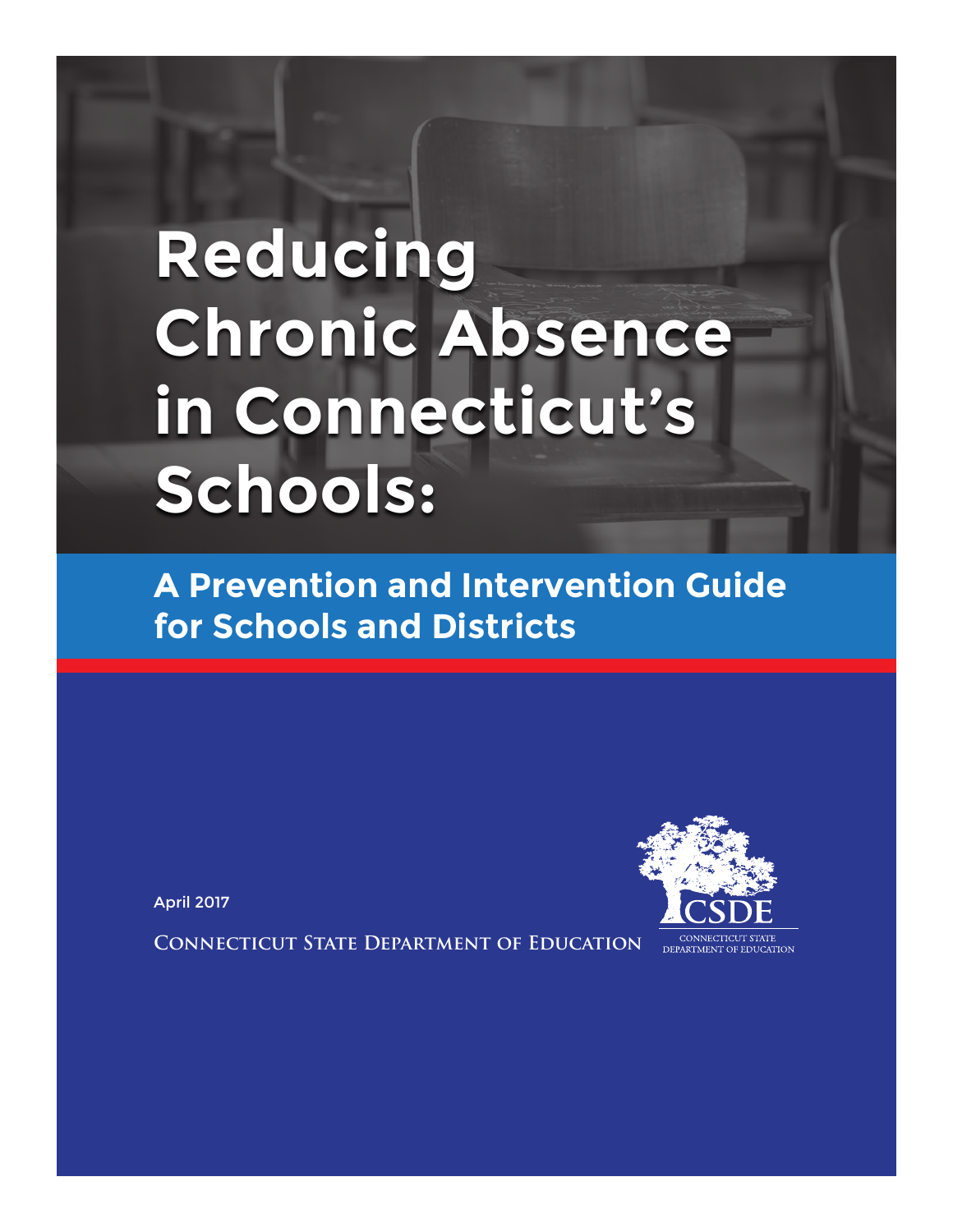### **Contents**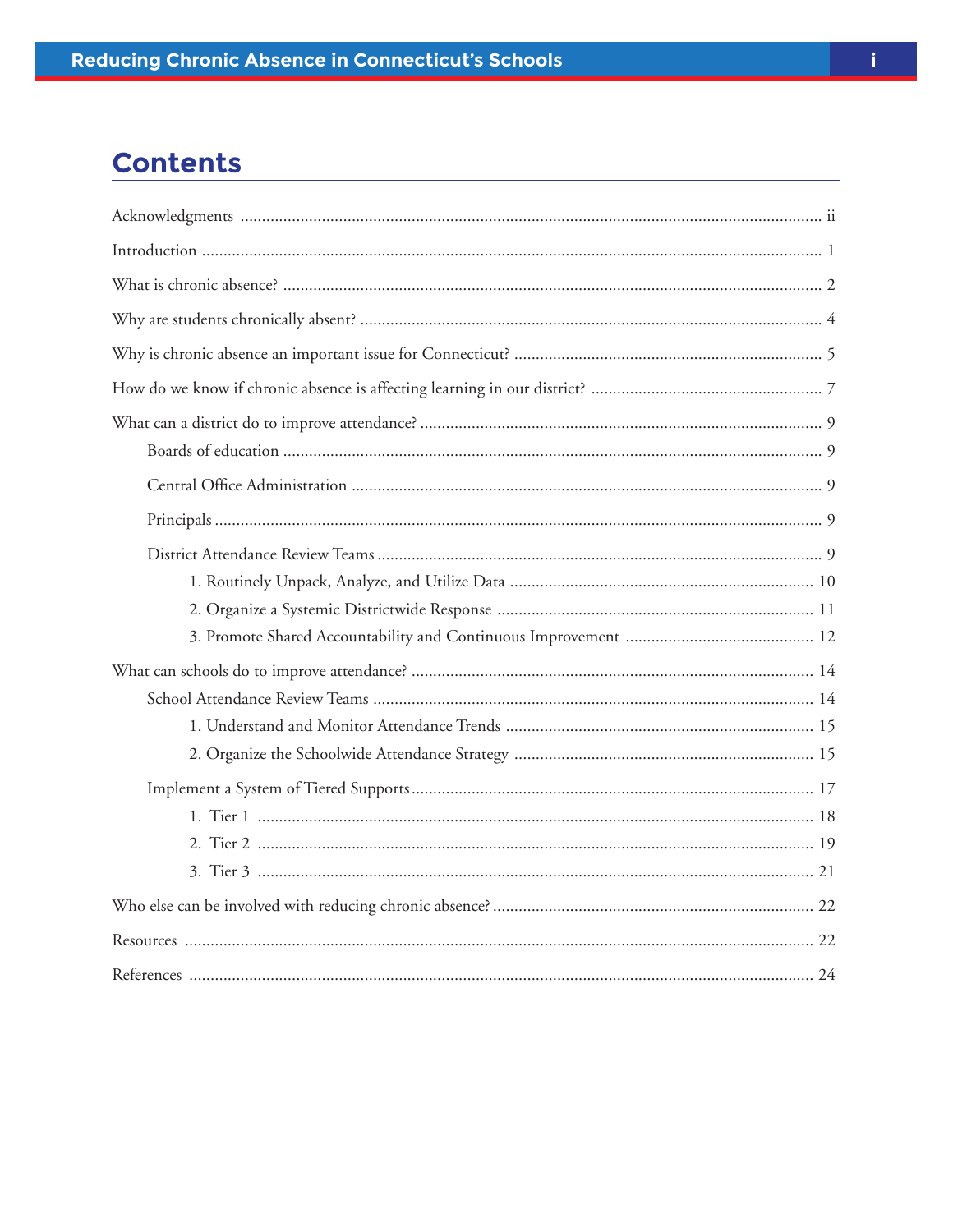### <span id="page-2-0"></span>**Acknowledgments**

#### **Connecticut State Department of Education**

Dr. Dianna R. Wentzell Commissioner

Charlene Russell-Tucker Chief Operating Officer

John Frassinelli Chief Bureau of Health/Nutrition, Family Services and Adult Education

Kari Sullivan Education Consultant Bureau of Health/Nutrition, Family Services and Adult Education

#### **Attendance Works**

Hedy Chang Executive Director

Laura Downs Senior Fellow

Sue Fothergill Associate Director for Policy On behalf of the Connecticut State Board of Education, the Connecticut State Department of Education (CSDE) extends its thanks to the contributors to and reviewers of this guidance document including members of the Chronic Absenteeism Strategic Action Group, local education officials, and parent and community organizations. Special thanks go to Lieutenant Governor Nancy Wyman. This guide was developed in collaboration with her leadership and state agency leaders, including the following members of the Interagency Council for Ending the Achievement Gap:

- Department of Administrative Services
- Department of Children and Families
- Department of Economic and Community Development
- Department of Housing
- Department of Public Health
- Department of Social Services
- Judicial Branch, Juvenile Justice, Court Support Services Division
- Office of Early Childhood
- Office of Policy and Management
- State Department of Education



The Connecticut State Department of Education is committed to a policy of equal opportunity/ affirmative action for all qualified persons. The Connecticut State Department of Education does not discriminate in any employment practice, education program, or educational activity on the basis of **race, color, religious creed, sex, age, national origin, ancestry, marital status, sexual orientation, gender identity or expression, disability (including, but not limited to, intellectual disability, past or present history of mental disorder, physical disability or learning disability), genetic information, or any other basis prohibited by Connecticut state and/or federal nondiscrimination laws. The Connecticut State Department of Education does not unlawfully discriminate in employment and licensing against qualified persons with a prior criminal conviction.** Inquiries regarding the Connecticut State Department of Education's nondiscrimination policies should be directed to: Levy Gillespie, Equal Employment Opportunity Director/Americans with Disabilities Act Coordinator, Connecticut State Department of Education, 450 Columbus Boulevard, Suite 607, Hartford, CT 06103, 860-807-2071, Levy.Gillespie@ct.gov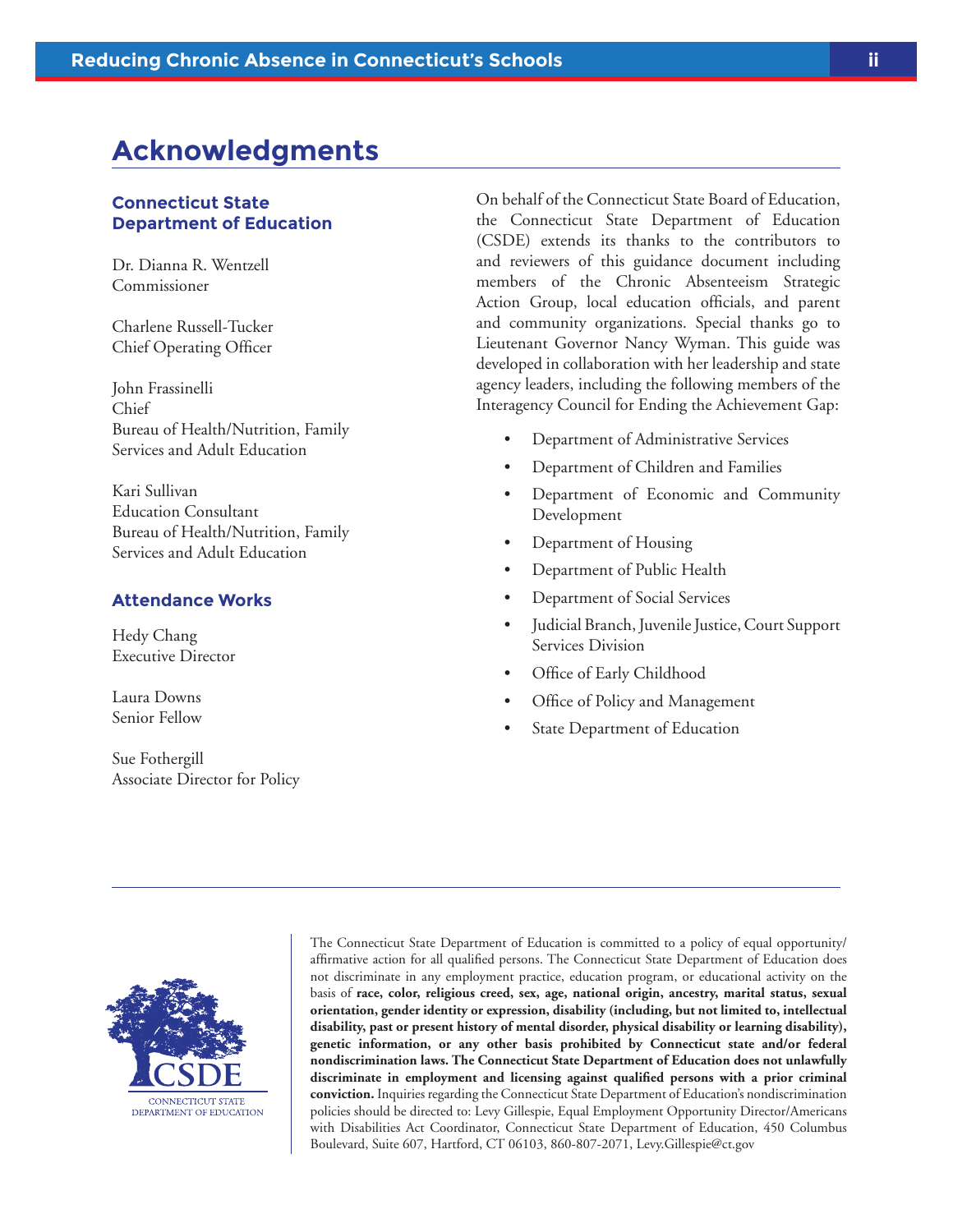### <span id="page-3-0"></span>**Introduction**

**In Connecticut, 50,376 students were chronically absent from school during the 2015-16 school year. This represents 9.6 percent of all students in Connecticut public schools, and the rates are significantly higher in many communities.**

On July 7, 2015, Governor Dannel P. Malloy signed Public Act 15-225, [An Act Concerning Chronic Absence](https://www.cga.ct.gov/2015/ACT/pa/pdf/2015PA-00225-R00SB-01058-PA.pdf). Section 3 of that act requires the Connecticut State Department of Education (CSDE), in consultation with the Interagency Council for Ending the Achievement Gap, to develop chronic absenteeism prevention and intervention guidance for use by local and regional boards of education. This guide is designed to meet and expand on the intent of the legislation. It provides a framework that local and regional school district administrators can use to strategically plan and implement preventions and interventions that will lead to the reduction of chronic absence in prekindergarten through Grade 12 within their districts. Although parents are key partners in reducing chronic absence, they are not the primary audience for this guide. This guide does provide messaging tools that school district administrators can use to educate and engage parents regarding the importance of good attendance.

The Connecticut State Department of Education has worked with [Attendance Works,](http://www.attendanceworks.org) a national expert on chronic absence, and consulted with key state and local stakeholders in the creation of this guidance. The guide offers links to national resources, tools, and strategies. All resources from Attendance Works are available for schools and districts to download and customize at no charge.

The guide provides answers to the following questions:

- What is chronic absence?
- Why are students chronically absent?
- Why is chronic absence an important issue for Connecticut?
- How do we know if chronic absence is affecting learning in our district?
- What can a district do to improve attendance?
- Who else can be involved with reducing chronic absence?

#### **Absences Add Up!**

Chronic absence is defined as missing 10 percent or more of days of school for any reason, including all absences, excused, unexcused, and disciplinary. Being chronically absent has a significant impact on a student's ability to read at grade level, perform academically, and graduate on time.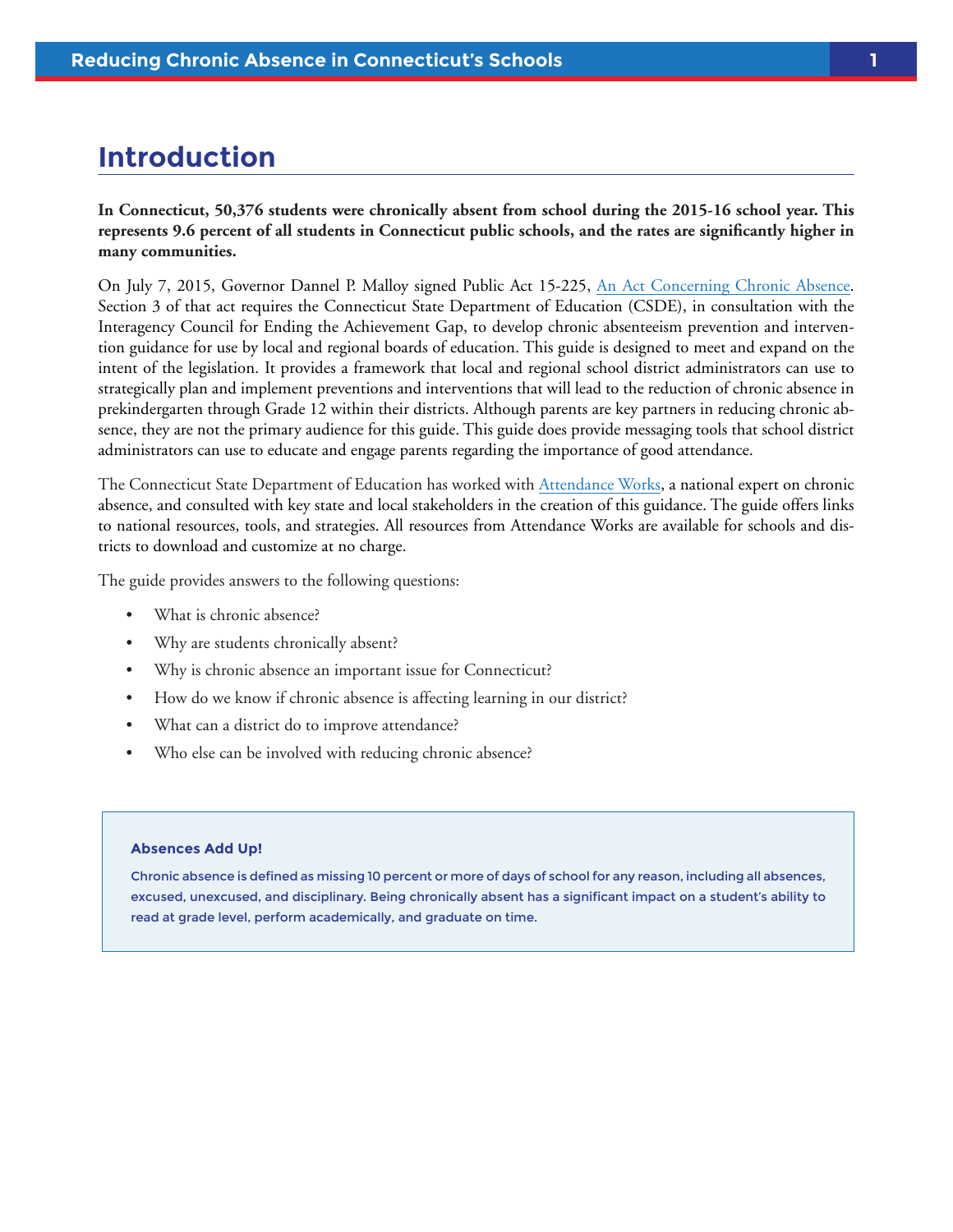### <span id="page-4-0"></span>**What is chronic absence?**

Chronic absence is defined as missing 10 percent or greater of the total number of days enrolled during the school year for any reason. It includes both excused, unexcused, out-of-school suspensions, and in-school suspensions that last more than one-half of the school day. For example, a student who has been enrolled for the first 30 school days at the beginning of the school year and has been absent three of those days is chronically absent.

#### **Chronic Absence vs. Truancy**

Chronic absence is different from truancy (missing too much school without permission) as well as average daily attendance (a school-level measure, not a studentlevel indicator, for how many students are typically in attendance at school each day).

Chronic absence and truancy are not interchangeable terms. They describe different aspects of the absenteeism problem and require different approaches. Truancy is a term that generally refers to unexcused absences. Connecticut General Statutes (C.G.S.) Section [10-198a \(b\)\(1\) and \(2\)](https://www.cga.ct.gov/current/pub/chap_168.htm#sec_10-198b) defines truancy as four unexcused absences in one month or 10 unexcused absences in a school year. Responses to truancy are usually about school rule compliance and can lead to court intervention.

For more detail on determining if an absence is excused or unexcused, download the [CSDE guidance](http://www.sde.ct.gov/sde/lib/sde/pdf/publications/guidelines_excused_and_unexcused_absences.pdf)  [document for excused and unexcused absences.](http://www.sde.ct.gov/sde/lib/sde/pdf/publications/guidelines_excused_and_unexcused_absences.pdf)

Chronic absence, on the other hand, incorporates all absences: excused, unexcused absences, and suspensions and expulsions served. By monitoring chronic absence, the focus is on the academic consequences of lost instructional time and on preventing absences before students fall behind in school. It is an early indicator that a student may fall behind in the classroom.

#### **Student Attendance Rate =**

Student's Total Days of Attendance

Student's Total Days of Membership**\***

### **TRUANCY**

Counts only unexcused absences. Emphasizes compliance with school rules. Relies on legal and administrative solutions.



### **CHRONIC ABSENCE**

Counts all absences: excused, unexcused, and suspensions. Emphasizes academic impact of missed days. Uses community-based, positive strategies.

### **? DID YOU KNOW?**

**Just two days per month can lead to chronic absence.**

**10% of a school year = 18 days of absence = two days per month.**

*\* Student's Total Days of Membership equals the number of instructional days a student has been enrolled in the current school for the current school year.*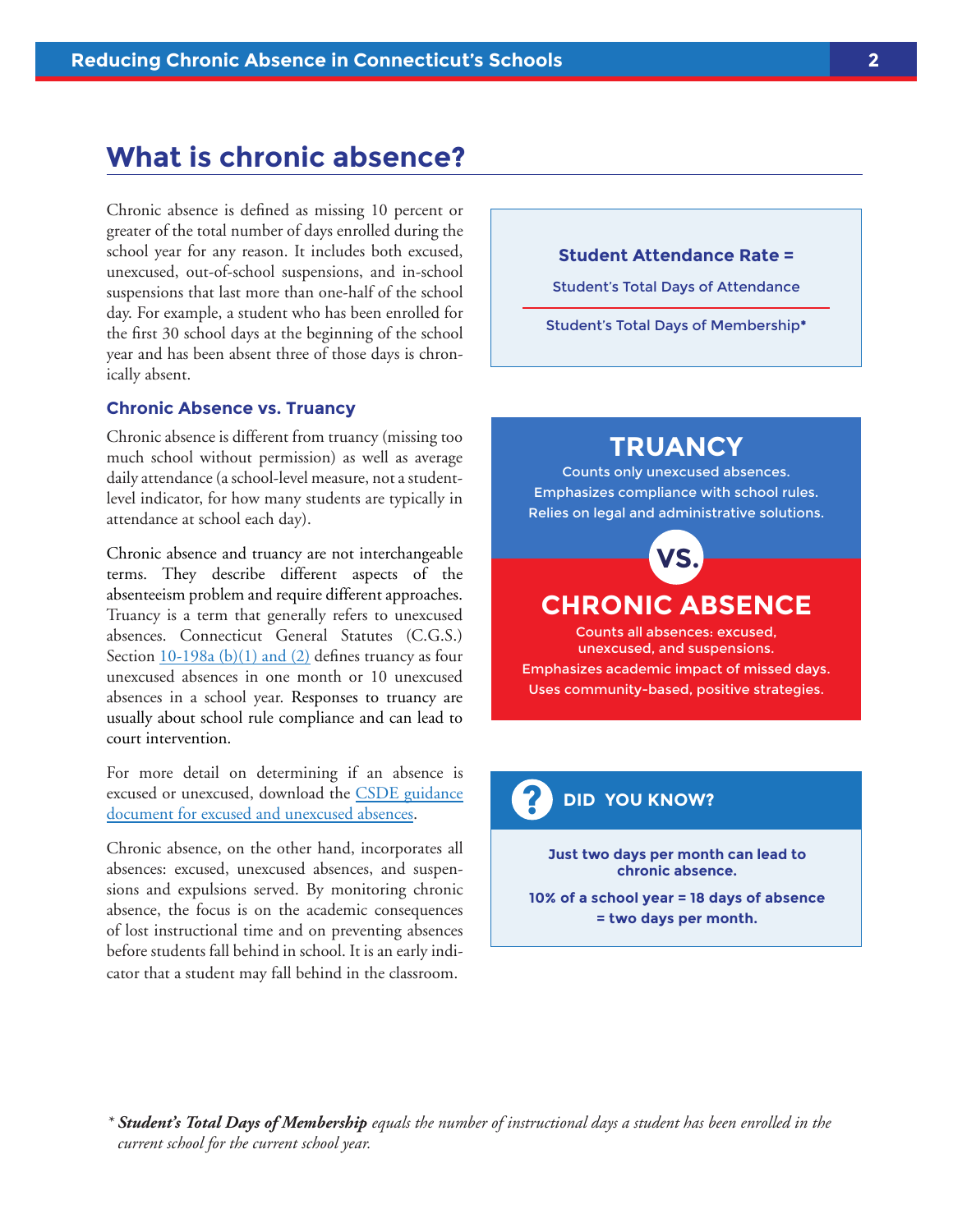

#### **Why We May Not Notice Chronic Absence**

Chronic Absence = 18 days of absence = 2 days a month

#### **Definitions**

Effective July 1, 2015, Public Act 15-225, An Act Concerning Chronic Absence, and codified in C.G.S. Section 10-198c, enacted the following definitions:

*Chronically absent* means a child enrolled in a school under the jurisdiction of a local or regional board of education whose total number of absences, at any time during a school year, is equal to or greater than 10 percent of the total numbers of days a student is enrolled during such school year.

*Absence* means an excused absence, unexcused absence, or disciplinary absence, defined by the State Board of Education (see below), or an in-school suspension that is greater than or equal to one-half of a school day.

The Connecticut State Board of Education policy states:

*A student is considered to be "in attendance" if present at his/her assigned school, or an activity sponsored by the school (e.g., field trip), for at least half of the regular school day. Students are absent when serving an out-of-school suspension or expulsion.* 

According to this policy, a student who is not "in attendance" is considered absent. The definitions of excused and unexcused absences apply only to those absences that meet the standards of the State Board of Education [guidance](http://www.sde.ct.gov/sde/lib/sde/pdf/publications/guidelines_excused_and_unexcused_absences.pdf) [on excused and unexcused absences.](http://www.sde.ct.gov/sde/lib/sde/pdf/publications/guidelines_excused_and_unexcused_absences.pdf) For example, the definitions do not apply to tardy students (i.e., those late for school but who would be considered as "in attendance" according to the above policy).

*Truant* – according to [C.G.S. Section 10-198a,](https://www.cga.ct.gov/current/pub/chap_168.htm#sec_10-198a) a "truant" is a student who has four unexcused absences in a month (period of time, not specific months named in a calendar) or 10 unexcused absences in a school year.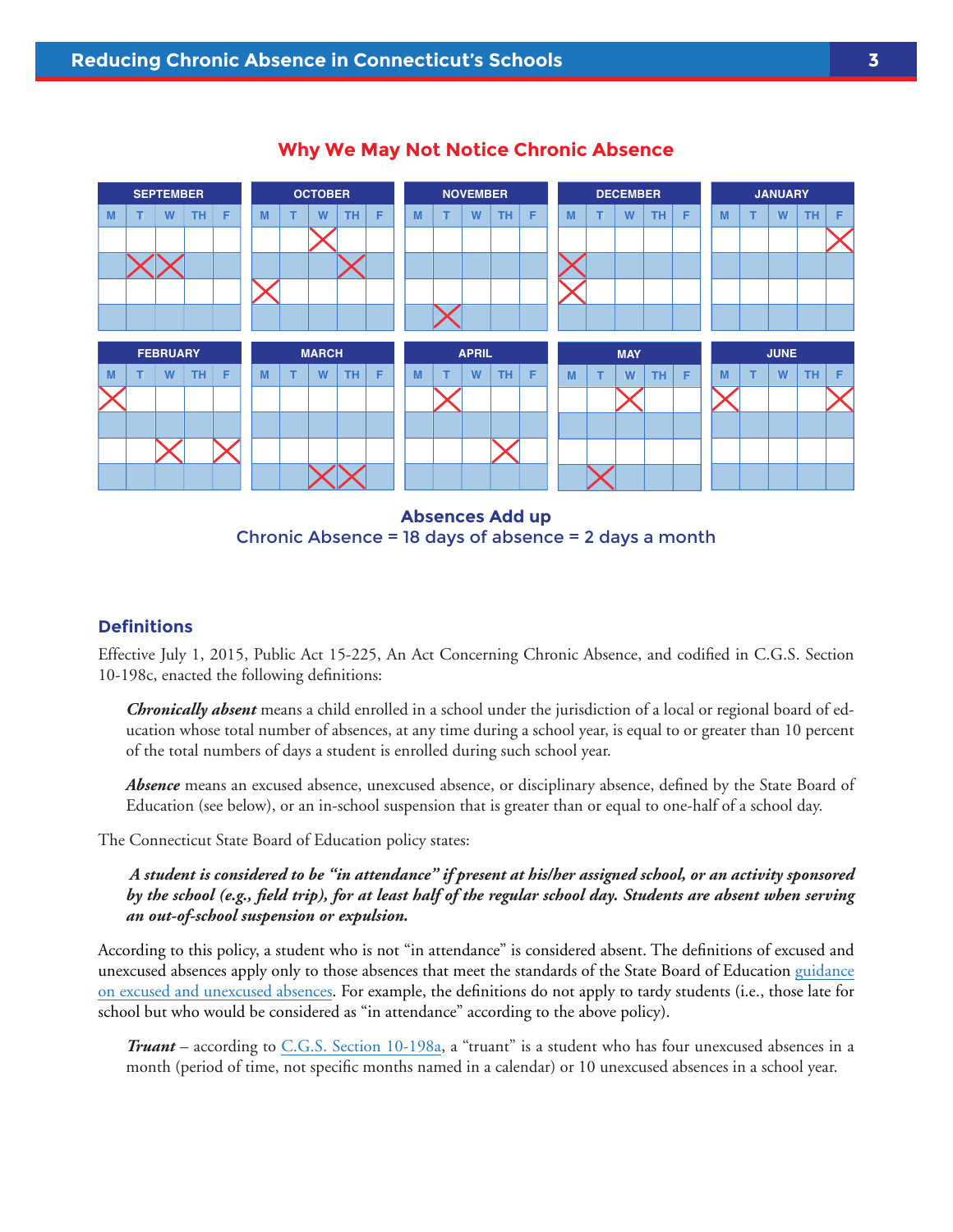### <span id="page-6-0"></span>**Why are students chronically absent?**

Research has shown that the reasons why students are chronically absent fall into four categories: (1) myths and misperceptions about attendance; (2) barriers to attendance; (3) aversion to school; and (4) disengagement from school (Attendance Works, 2014).

Districts and individual schools will need to "unpack" their data and work closely with families and students to determine why students are absent. Communicating in a culturally relevant manner with parents around the myths and perceptions about attendance is essential so that they can become partners with school district efforts to improve attendance.

| <b>Myths</b>                                             | <b>Barriers</b>                                                           | <b>Aversion</b>                                           | <b>Disengagement</b>                                             |
|----------------------------------------------------------|---------------------------------------------------------------------------|-----------------------------------------------------------|------------------------------------------------------------------|
| Absences are only a<br>problem if they are<br>unexcused  | Chronic disease<br>(asthma) or lack of<br>health/dental care              | Academic or<br>social struggles                           | Lack of engaging<br>and relevant<br>instruction                  |
| Okay to miss a day<br>here or there                      | <b>Caring for siblings</b><br>or other family<br>members                  | <b>Being teased</b><br>or bullied<br>Poor school climate  | Peer pressure to be<br>with peers out of<br>school vs. in school |
| <b>Attendance only</b><br>matters in the later<br>grades | Unmet basic needs:<br>transportation,<br>housing, food,<br>clothing, etc. | or unsafe school<br><b>Parents had</b><br>negative school | No meaningful<br>relations with adults<br>in school              |
| PK and K are seen as<br>daycare, not learning            | <b>Trauma</b>                                                             | experience                                                | <b>High suspension</b><br>rates and<br>disproportionate          |
|                                                          | <b>Feeling unsafe</b><br>getting to school                                |                                                           | school discipline                                                |

(Attendance Works, 2014)

#### **Resources:**

[Breaking Barriers to Attendance,](http://www.attendanceworks.org/wordpress/wp-content/uploads/2013/04/BreakingBarrierstoattendance.pdf) Attendance Works

[In School and On Track](http://oag.ca.gov/truancy/toolkit): A toolkit on "How to talk to parents of elementary school students about their children's absences," California Attorney General and Ad Council

[The Attendance Imperative: How States Can Advance Achievement by Reducing Chronic Absence,](http://www.attendanceworks.org/wordpress/wp-content/uploads/2013/09/AAM-Policy-Brief-091214-2.pdf) Attendance Works

[Understanding the Factors Contributing to Chronic Absence in Your School](http://www.attendanceworks.org/wordpress/wp-content/uploads/2010/05/ID-Cont-Factors-DEC-2010-.pdf), Attendance Works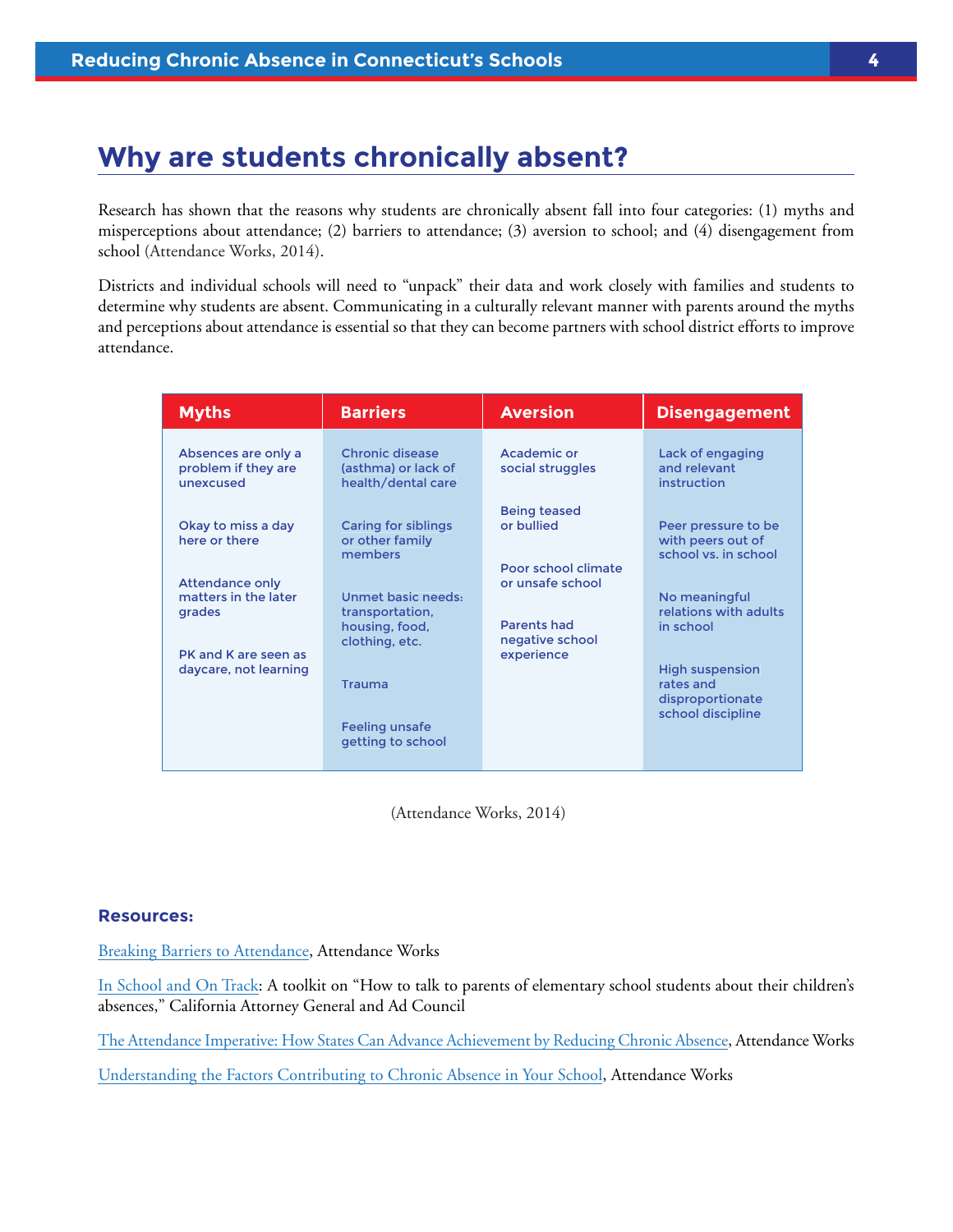### <span id="page-7-0"></span>**Why is chronic absence an important issue for Connecticut?**

National research shows that at every age and every stage, chronic absenteeism erodes the academic and social skills needed to succeed in school. Children living in poverty are more likely to be chronically absent at a young age because of challenges such as a lack of access to health care, housing insecurity, and unreliable transportation. They are also more likely to suffer academically from those missed days because their families often lack the resources to make up for lost time (Ready, 2016).

Being chronically absent significantly affects a student's ability to read at grade level, perform academically, and graduate on time. Children who are chronically absent in both kindergarten and first grade are much less likely to read proficiently by the end of third grade (Campaign for Grade Level Reading and Attendance Works, 2014). By sixth grade, chronic absence is a key early indicator of dropout from high school (Baltimore Education Research Consortium, 2011). By ninth grade, attendance may be a better indicator of dropout than eighthgrade test scores (Allensworth, 2014). The following table displays attendance in grade 9 and graduation in four years by meal eligibility in 2014-15.

#### **Impact of Ninth-Grade Attendance on Four-Year Graduation Rates by Economic Status (Free Meal Eligibility) 2014-15 Cohort**



## **? DID YOU KNOW?**

According to CSDE data, 50,376 students were chronically absent from school during the 2015–16 school year. This is just under 1 out of 10 of all students in Connecticut public schools. Some other facts:

- Chronic absence rates are significantly higher in urban districts.
- Chronic absence rates for students eligible for free meals are **more than three times** that of those who are ineligible for lunch subsidies.
- Chronic absence rates for both Black/African American and Hispanic or Latino students are **more than two times** that of White students.
- English learners and Students with Disabilities**\*** continue to exhibit substantially higher chronic absenteeism rates when compared with their general education peers.
- **\*** For the purposes of reporting, CSDE defines students with disabilities as any student receiving special education services under the Individuals with Disabilities Education Act (IDEA). This subgroup does not include students receiving services under Section 504.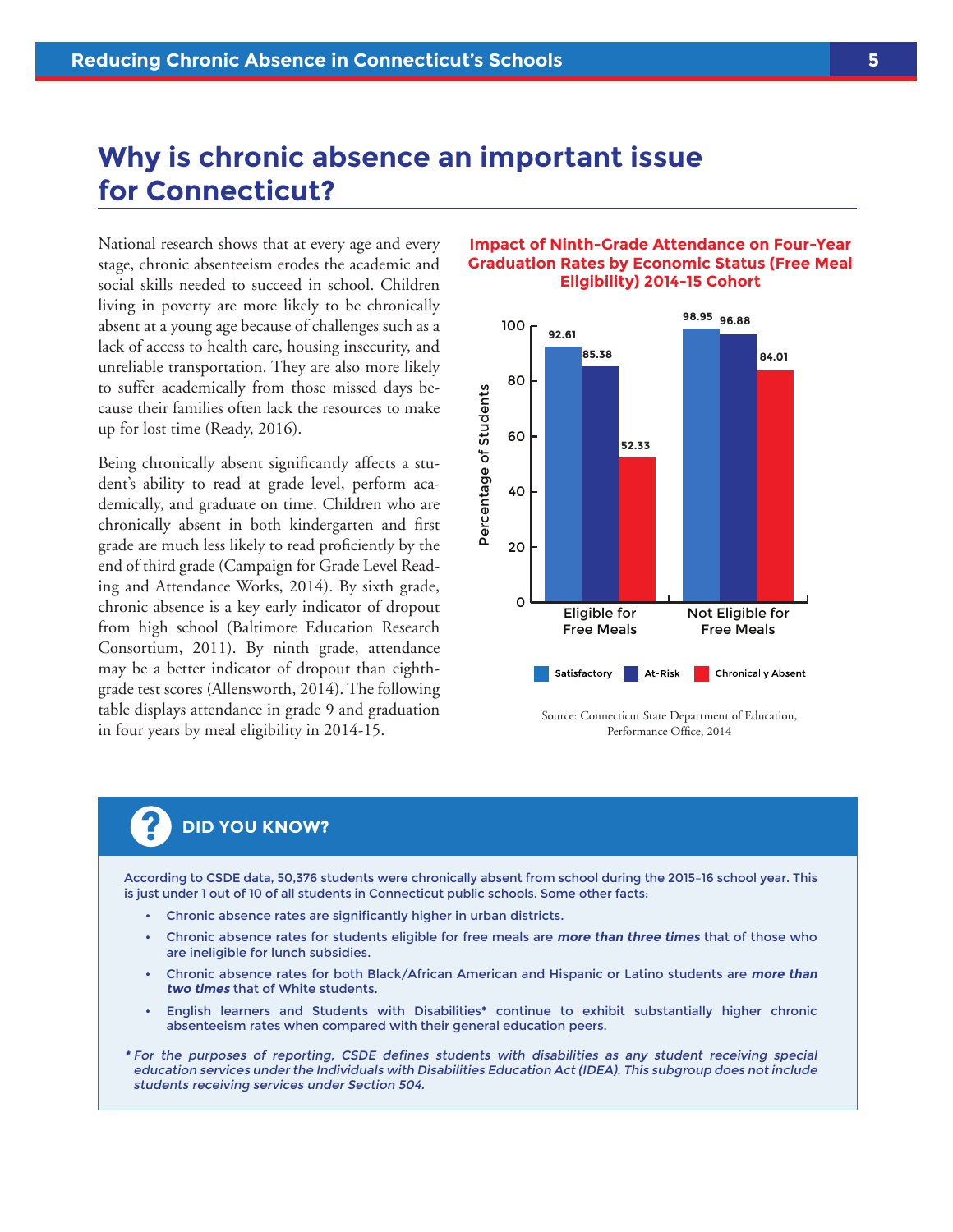When chronic absence is widespread, it can affect teaching and learning for the whole class. Teachers must deal with classroom churn and continually play catch up for a different group of students and help students learn material covered during their absences. Research from Urban Education shows that chronic absenteeism has a damaging effect on students missing excessive school days, but also has the potential to reduce outcomes for others in the same educational setting (Attendance Works, 2014).

Finally, if chronic absence reaches high levels in a school, it can be an indication of systematic challenges within neighborhoods that create barriers to going to school. These can include unstable housing, unreliable transportation, community violence, environmental hazards, or a lack of access to health care. Other times, high absenteeism rates can point to problems with the school itself: ineffective instruction, high rates of teacher turnover, a poor school climate, and ineffective school discipline. (Attendance Works, 2014).

#### **Resources:**

- [EdSight,](http://edsight.ct.gov/SASPortal/main.do) CSDE's online data portal
- [Next Generation Accountability System for Districts and Schools,](http://www.sde.ct.gov/sde/cwp/view.asp?a=2683&Q=334346) CSDE Performance Office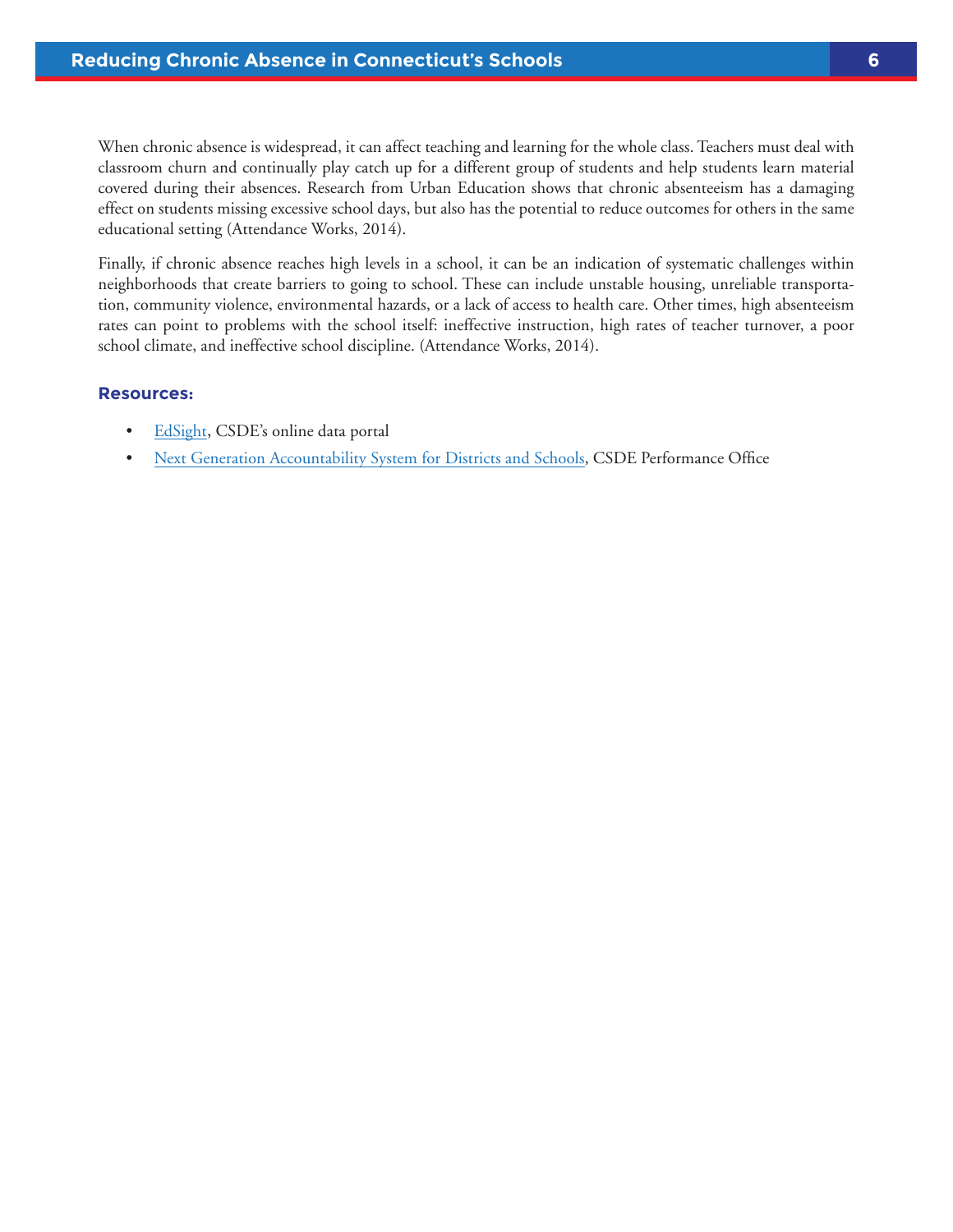### <span id="page-9-0"></span>**How do we know if chronic absence is affecting learning in our district?**

Determining the scope and scale of chronic absence in districts requires using attendance data to calculate chronic absence rates. Districts and schools should use real time local attendance data from their longitudinal student data system on a regular basis as an early indicator. The CSDE collects data annually and has developed systems to generate data and indicate progress by district and school.

In 2016, the CSDE launched the [Next Generation Accountability System for Districts and Schools](http://www.sde.ct.gov/sde/cwp/view.asp?a=2683&Q=334346). This new system contains a broad set of 12 indicators that help tell the story of how well a school is preparing its students for success in college, careers, and life. It moves beyond test scores and graduation rates and instead provides a more holistic, multifactor perspective of district and school performance and incorporates student growth over time. One of the 12 indicators measures chronic absenteeism. The system generates reports at the district and school level.

In addition, the CSDE has developed [EdSight,](http://edsight.ct.gov/SASPortal/main.do) an online data portal that allows for chronic absence to be disaggregated by race, gender, grade, English learners, disability, and low-income statuses. This website provides aggregate trend data for schools and districts, including relevant information on students, educators, and instruction. Important links on this portal also include the [Next Generation Accountability Results](http://www.sde.ct.gov/sde/lib/sde/excel/evalresearch/nextgenresults2014-15forpublicreleasefinal.xlsx) and school and district [Profile and](http://edsight.ct.gov/SASStoredProcess/do?_program=%2FCTDOE%2FEdSight%2FRelease%2FReporting%2FPublic%2FReports%2FStoredProcesses%2FProfilePerformanceReport&_year=2014-15&_district=All%20Districts&_select=Submit)  [Performance Reports](http://edsight.ct.gov/SASStoredProcess/do?_program=%2FCTDOE%2FEdSight%2FRelease%2FReporting%2FPublic%2FReports%2FStoredProcesses%2FProfilePerformanceReport&_year=2014-15&_district=All%20Districts&_select=Submit).

Local school and district data systems should ensure accuracy of tracking attendance. The Public School Information System (PSIS) [Reference Guide](http://www.csde.state.ct.us/public/psis/downloads/2016-17_PSIS_Record_Layout.pdf) provides guidance for reporting attendance in appendix G. The CSDE [Guidelines for Excused and Unexcused Absences](http://www.sde.ct.gov/sde/lib/sde/pdf/publications/guidelines_excused_and_unexcused_absences.pdf) provides definitions for "excused" and "unexcused" absences and guidance for determining truancy.

#### **Definitions**

**District chronic absenteeism rate** means the total number of chronically absent students (K-12) under the jurisdiction of a local or regional board of education in the previous school year divided by the total number of students under the jurisdiction of such board for such school year. All absences, whether excused, unexcused, or resulting from suspensions, count when determining a chronic absence rate.

*School chronic absenteeism rate* means the total number of chronically absent students (K-12) for a school in the previous school year divided by the total number of students enrolled in such school for such school year. All absences, whether excused, unexcused, or resulting from suspensions, count when determining a chronic absence rate.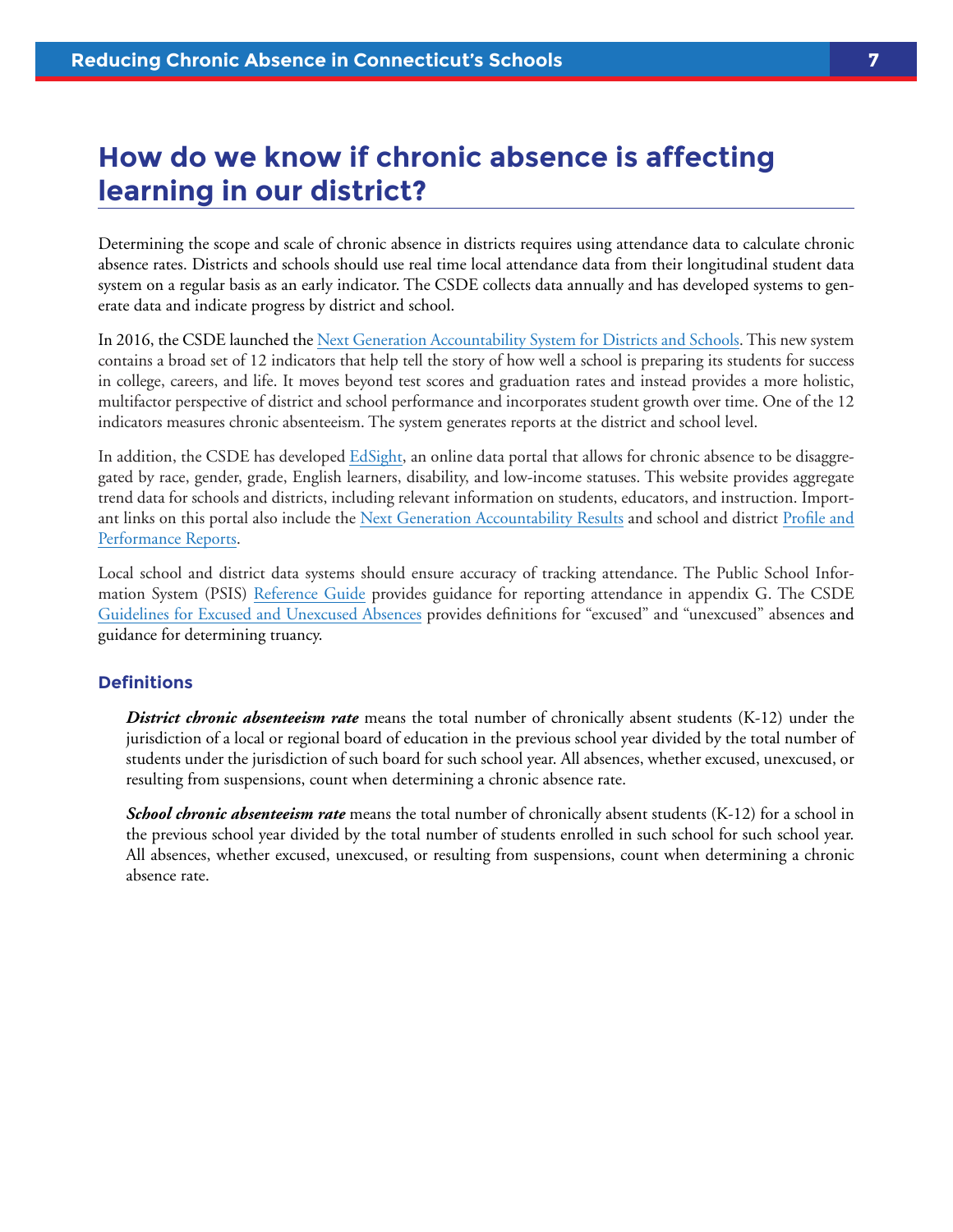#### **Average Daily Attendance vs. Chronic Absence**

Average Daily Attendance (ADA) rates can easily mask chronic absence. ADA is a school-level measure not a student-level indicator that shows how many students were in school, not which specific students are at risk due to chronic poor attendance. It is problematic in the same way that an average third-grade reading score does not identify students who need additional intensive reading assistance. The following two graphs (Chang, Russell-Tucker, & Sullivan, 2016) depict eight Alliance Districts with Network Schools and visually demonstrate the masking effect that average daily attendance rates can have on chronic absence rates. The graphs together also show the impact state and local efforts have had in reducing chronic absenteeism rates.

#### **2013–14 Attendance Rate and Chronic Absenteeism (Eight Alliance Districts with Network Schools)**



#### **2015–16 Attendance Rate and Chronic Absenteeism (Eight Alliance Districts with Network Schools)**

**Average Daily Attendance Rate**

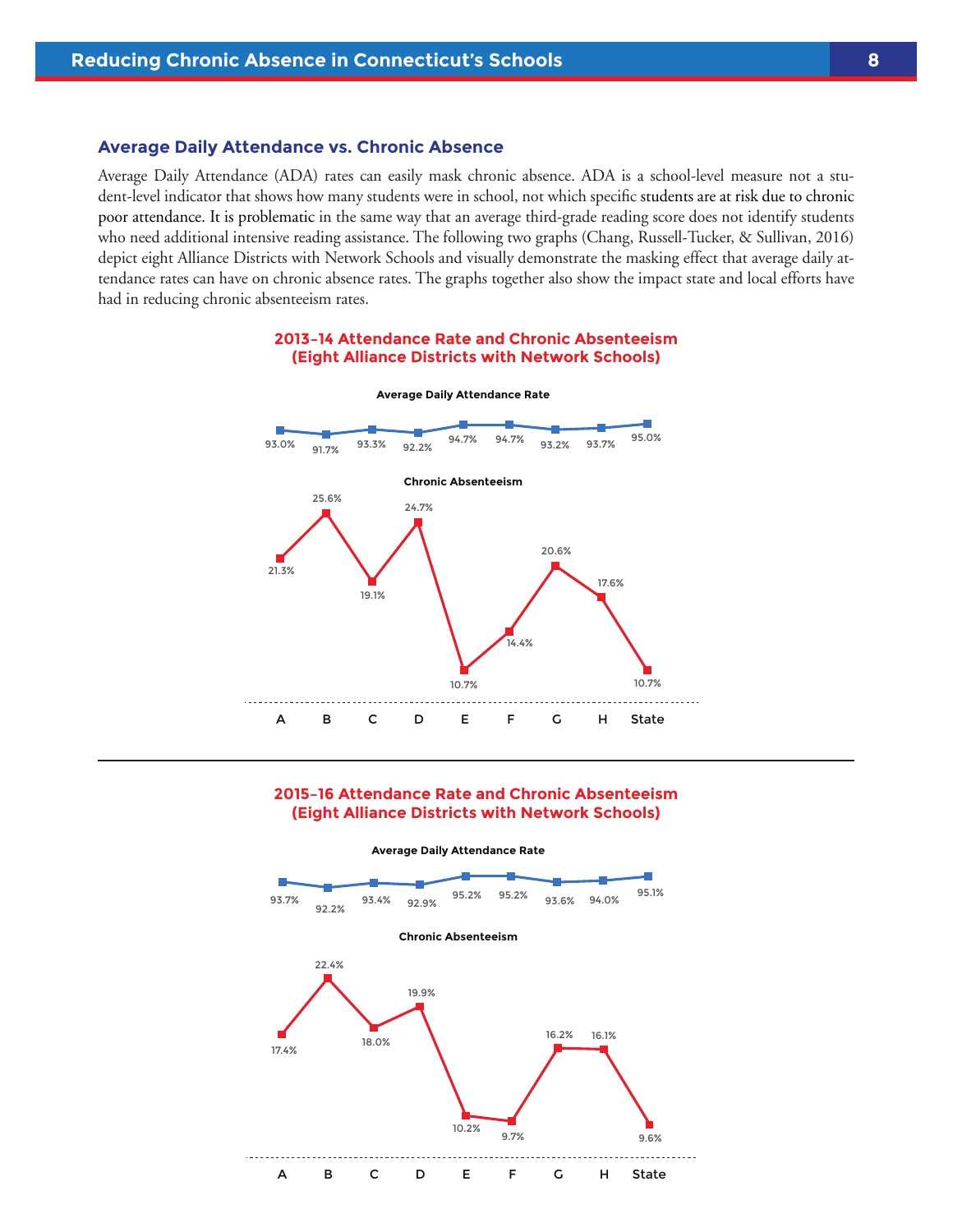### <span id="page-11-0"></span>**What can a district do to improve attendance?**

Improving and sustaining good attendance requires the year-round (what happens over the summer matters), active engagement of district- and school-based leaders and administrators along with a clear articulation of roles and responsibilities.

#### **Boards of education**

Boards of education have the leadership responsibility for adopting school attendance policies and procedures. Local boards of education should also foster continuous improvement and accountability by reviewing district data on chronic absence at least twice a year in conjunction with student performance and ensuring that both the District and School Improvement Plans include strategies and goals for addressing chronic absence, if necessary.

#### **Central Office Administration**

Central office administration has the leadership responsibility for ensuring the district, as a whole, is systematically addressing chronic absence, promoting and supporting a districtwide culture of attendance, and ensuring that evidence-based attendance policies and procedures are in place and implemented consistently in all schools within the district, from prekindergarten to grade 12. Central office administrators can spearhead connections with community service providers as partners in this work. The superintendent can elevate the importance of this work by designating a cabinet-level administrator to lead and facilitate the district's attendance efforts.

#### **Principals**

[Principals](http://www.attendanceworks.org/tools/schools/principals/), as key leaders of individual schools, can work to ensure that their school adopts and implements a comprehensive, tiered approach to improving attendance in all grades, from prekindergarten to Grade 12. The principal should lead and facilitate the School Attendance Review Team.

#### **District Attendance Review Teams**

District Attendance Review Teams bring together district-level administrators and community agencies to address chronic absence across the entire district.

*[Public Act 15-225,](https://www.cga.ct.gov/2015/ACT/pa/pdf/2015PA-00225-R00SB-01058-PA.pdf) an Act Concerning Chronic Absenteeism, defines the criteria for when local and regional boards of education are required to establish attendance review teams both at the district and school level. Each local and regional board of education that (A) has a district chronic absenteeism rate of ten percent or higher shall establish an attendance review team for the school district, (B) has a school under the jurisdiction of the board with a school chronic absenteeism rate of fifteen percent or higher shall establish an attendance review team at such school, (C) has more than one school under the jurisdiction of the board with a school chronic absenteeism rate of fifteen percent or higher shall establish an attendance review team for the school district or at each such school, or (D) has a district chronic absenteeism rate of ten percent or higher and one or more schools under the jurisdiction of the board with a school chronic absenteeism rate of fifteen percent or higher shall establish an attendance review team for the school district or at each such school. However, best practice recommends that district attendance review teams be established when any school's chronic absence rate is 10 percent or higher.* 

# **BRIGHT SPOT!**

#### **Creating a culture that understands the link between attendance and academic achievement.**

Administrators at Middletown Public Schools have made it a priority that all stakeholders, including administrators, teachers, students, support staff, parents, and community partners, understand chronic absence and its role in student academic achievement. To do this, they created a culture that links attendance and academic achievement by unpacking the data, providing professional development, engaging parents, and working with community providers to identify strategies to remove barriers to attendance.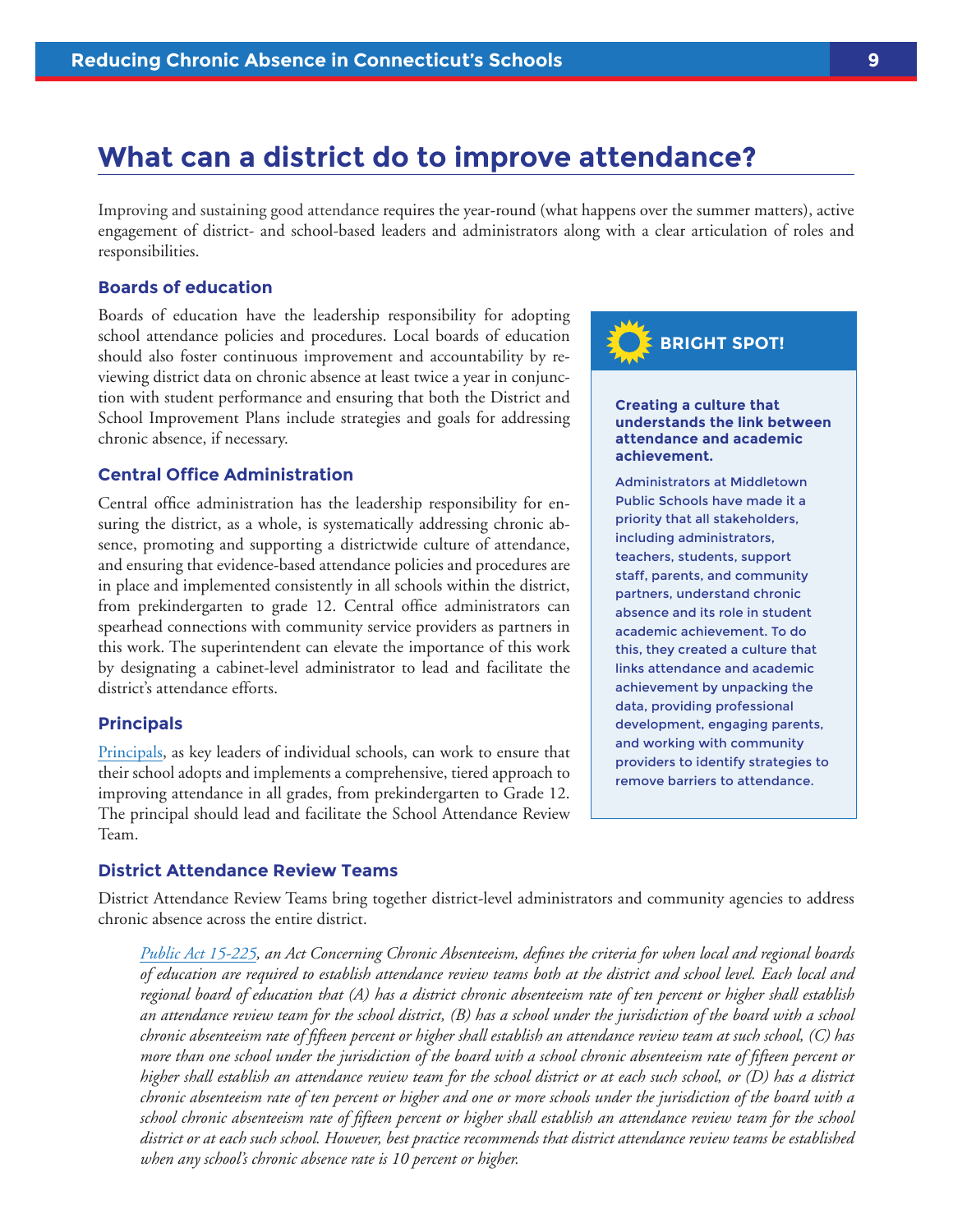<span id="page-12-0"></span>The next section outlines the roles and responsibilities of the District and School Attendance Review Teams in reducing chronic absence.

The key functions of a District Attendance Review Team are to:

- **1. Routinely unpack, analyze and utilize data to inform action.**
- **2. Organize a systemic districtwide response and policy/practice improvement.**
- **3. Promote shared accountability and continuous improvement.**

The District Attendance Review Team could be a new team created for this purpose or an explicit function of an existing districtwide group (e.g., [Scientific Research-Based Interventions,](http://www.sde.ct.gov/sde/cwp/view.asp?a=2618&q=322020) Student Assistance Team, Data Team, and School Climate Team) that has the capacity to add functions related to attendance to its responsibilities.

The District Attendance Review Team should be composed of key district individuals responsible for academic instruction, health (director of school health services or medical advisor), preschool, student supports (school counselors, social workers, pupil personnel staff, parent liaisons, attendance officers), and individuals responsible for attendance data reporting. Ideally, the team would also include school administrators and community partners (e.g., Youth Service Bureaus, Early Childhood Collaboratives, mental health or family service agencies) who can offer resources for addressing common and unique attendance barriers.

#### **1. Routinely Unpack, Analyze, and Utilize Data**

Districts need to produce accurate school-specific data reports (ideally every 10 days) that disaggregate student attendance data by school, grade, and subgroups such as race, ethnicity, gender, free or reduced priced meals, students with disabilities, and English learners.

Attendance Works has developed and shares, at no cost, the K-5 [District Attendance Tracking Tools \(K–5 DATTs\) and the School](http://www.attendanceworks.org/tools/tools-for-calculating-chronic-absence/) [Attendance Tracker Tools](http://www.attendanceworks.org/tools/tools-for-calculating-chronic-absence/) (SATTs). Districts and schools across the nation as well as here in Connecticut use this tool with PowerSchool to analyze their data. It is a self-calculating Excel spreadsheet that pulls data from the local student information system and generates a number of reports.

District-level data will be critical for the development of tiered intervention strategies and will allow the District Attendance Review Team to routinely monitor and understand attendance patterns and trends by addressing the following questions:

#### **Early and often...**

Tracking attendance and chronic absence on a regular basis throughout the school year allows districts and schools to identify students who need interventions and support services before absences add up. It is an early indicator for helping students achieve success in school!

- a. To what extent is chronic and severe chronic absence an issue throughout the district and where is it concentrated?
- b. How does satisfactory attendance and chronic and severe chronic absence vary across schools, grades, subgroups, or neighborhoods?
- c. What does the concentration and scale of chronic absence suggest about likely causes of chronic absence?
- d. What is the relationship between overall attendance patterns and academic performance?
- e. What is the relationship between attendance patterns and disciplinary (e.g., suspensions) data?

An emerging practice in several school districts across the country is to map chronic absence data so they can unpack their data by neighborhood or zip code. The District Attendance Review Team could explore partnerships with local colleges and universities to help create this visual data display.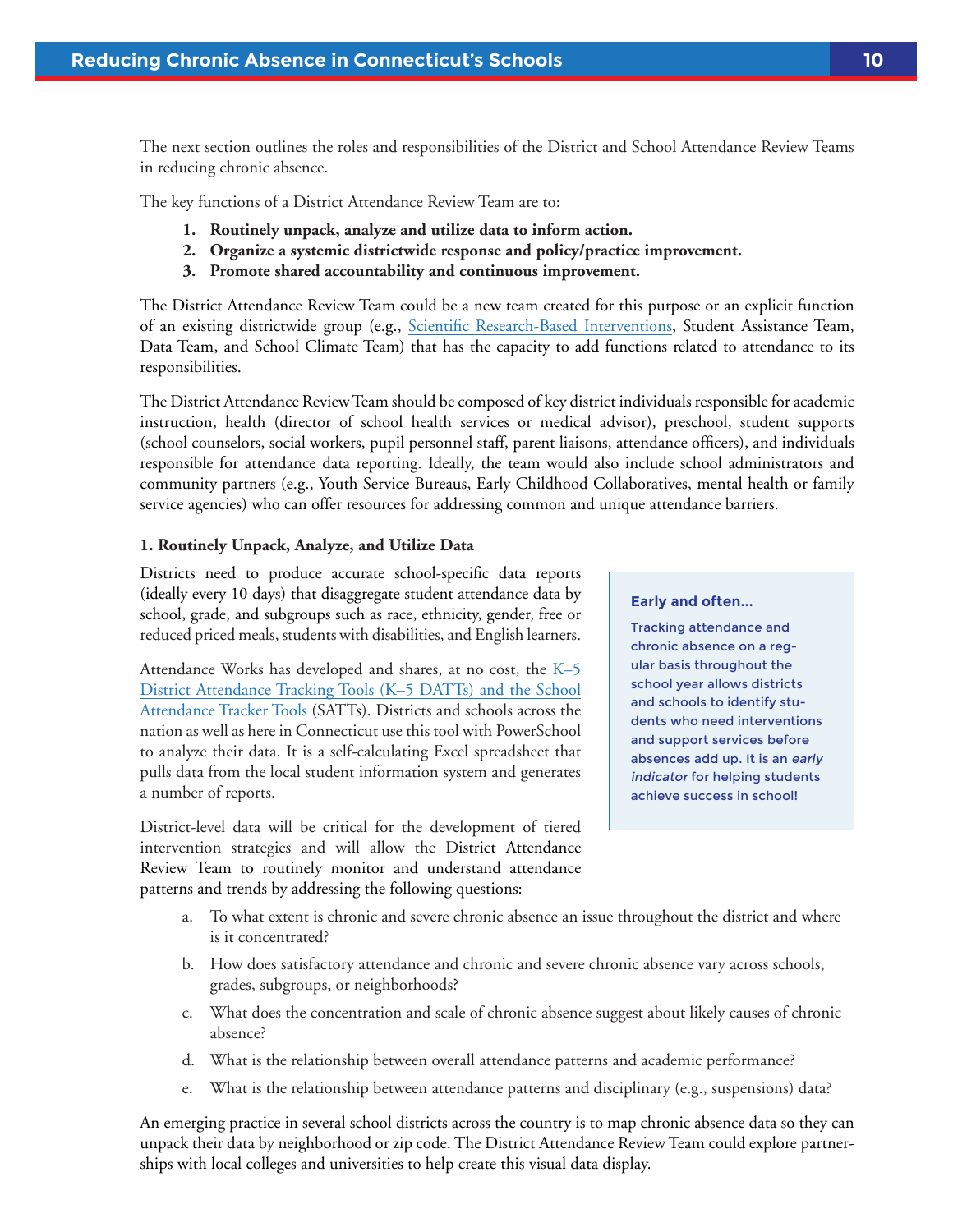<span id="page-13-0"></span>Actionable data analysis allows District Attendance Review Teams to identify schools that need extra support as well as discover [bright spots](http://www.attendanceworks.org/wordpress/wp-content/uploads/2013/10/Pos-Outliers-toolkit_final.pdf) — schools with high levels of low-income students who still have low levels of chronic absence that serve as inspirational examples for others.

#### **2. Organize a Systemic Districtwide Response**

District Attendance Review Teams need to ensure that the district, as a whole, is systematically addressing chronic absence and that all staff have the appropriate skills, tools, and resources to cultivate a districtwide culture of attendance. Conducting a [district and](http://www.attendanceworks.org/wordpress/wp-content/uploads/2016/08/District-Self-Assessment-Tool-5-Ingredients-8-7-2016.pdf)  [community self-assessment](http://www.attendanceworks.org/wordpress/wp-content/uploads/2016/08/District-Self-Assessment-Tool-5-Ingredients-8-7-2016.pdf) is the first step to determine the district's strengths, weaknesses, and areas for improvement. Attendance Works' *[Tips for Developing a Community Action Plan](http://www.attendanceworks.org/wordpress/wp-content/uploads/2016/08/Tips-For-Developing-Community-Action-Plan-8.9.16.pdf)* provides details on how to engage community in developing a districtwide response.

#### **Attendance categories**

**Satisfactory attendance** (missing less than 5 percent of school)

**At-risk attendance** (missing between 5-9 percent of school)

**Chronic absence** (missing 10 percent or more of school)

**Severe chronic absence**  (missing 20 percent or more of school)

Ensure that student voices are part of the conversation. Facilitate surveys or conversations with students to understand from their perspective why students are not coming to school and what solutions may be used to increase attendance.

A systemic, districtwide response should minimally include the following intervention and prevention strategies:

- a. **Positive engagemen**t Develop a districtwide messaging and outreach campaign for parents, students, and community partners (including preschool providers) that (1) is positive and culturally relevant; (2) reinforces the importance of attendance; and (3) communicates the academic consequences of missing as few as two days of school a month. A systemic approach to implementation includes, but is not limited to, developing districtwide protocols for (1) communicating at parent-teacher conferences; (2) beginning of school year messages; (3) end of the year events; and (4) summer learning opportunities.
- b. **Build capacity** Ensure that strategies for addressing chronic absence in a culturally competent manner are included in professional learning for administrators and school staff. Establish peer-learning opportunities for staff to share what is working, what common challenges they are encountering, and new evidence-based practices.
- c. **Strategic Partnerships** Improve attendance by engaging the support of the entire community. Analyzing districtwide data provides a platform for forming strategic community partnerships to support broad community messaging as well as addressing common barriers to attendance (e.g., transportation, health concerns) among a variety of potential partners, including social service and health and disability-related agencies, faith-based organizations, businesses, and families.

### **BRIGHT SPOT!**

#### **"Everyone is on the same page. Attendance is a priority for everybody."**

The community of Vernon (not just the school district!) considers attendance at school to be of the utmost importance. Beginning with the development and implementation of the Vernon Community Plan for Children and Youth, Keeping Our Kids in Focus, all stakeholders from town hall, the superintendent's office, childcare providers, youth services, the regional YMCA, and many others formed a partnership and a vision for a culture and expectation of attendance for every child, every day.

– Vernon Public Schools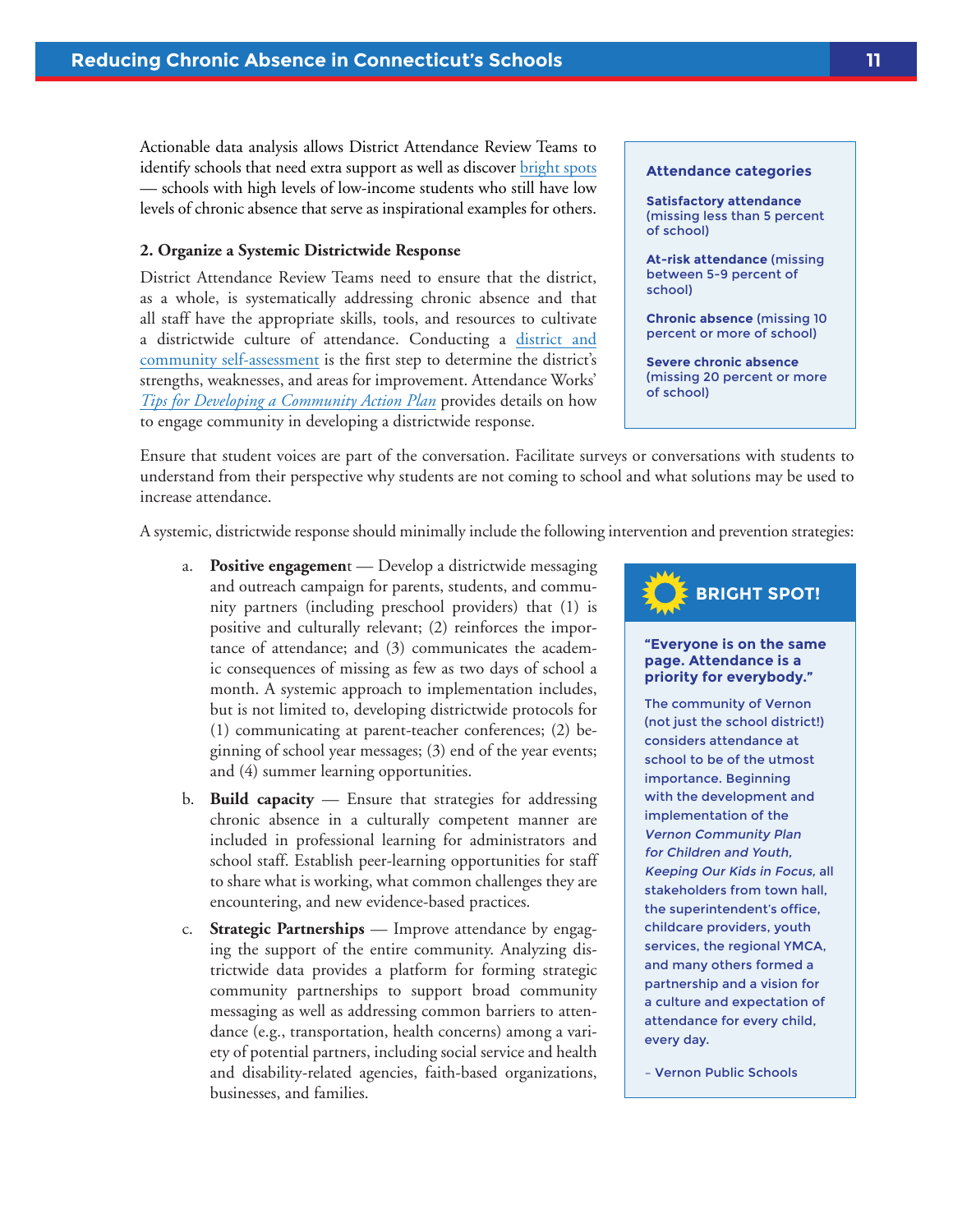#### <span id="page-14-0"></span>**3. Promote Shared Accountability and Continuous Improvement**

Addressing chronic absenteeism is a continuous process that involves using data to target interventions and resources. An essential component of shared accountability is ensuring all stakeholders have a common understanding of the goals and how they will determine if they are making progress. Such goals and targets should be publicly available and broadly shared along with updates on progress to key stakeholders. Districts should:

- Ensure that the local or regional Professional Development and Evaluation Committee [\(C.G.S. 10-](https://www.cga.ct.gov/current/pub/chap_170.htm#sec_10-220a) [220a\[b\]\)](https://www.cga.ct.gov/current/pub/chap_170.htm#sec_10-220a) develops a district educator evaluation and support plan that aligns with the District Improvement Plan, School Improvement Plans, and accountability plans.
- Ensure that the educator evaluation and support plan prioritizes reducing chronic absenteeism through the processes of observation of teacher practice and performance and the development of student learning goals and objectives. Additional information can be found on the Educator Effectiveness and Professional Learning [webpage.](http://www.connecticutseed.org/)
- Encourage and provide support for student and educator support specialists (SESS) to focus on reducing chronic absenteeism as they develop and implement their student learning goals and objectives. *[A Guide](http://www.connecticutseed.org/wp-content/uploads/2015/08/Navigating_Connecticuts_Eval_and_Support_Systems_for_SESS.pdf)[book for Student and Educator Support Specialists](http://www.connecticutseed.org/wp-content/uploads/2015/08/Navigating_Connecticuts_Eval_and_Support_Systems_for_SESS.pdf)* as well as white papers and sample student learning goals and objectives for SESS can be found on the Educator Effectiveness and Professional Learning [webpage](http://www.connecticutseed.org/?page_id=1966).
- Review staff attendance patterns to ensure that adults are modeling the behaviors that are expected of the students.
- Align school withdrawal policies to [C.G.S. Section](https://www.cga.ct.gov/current/pub/chap_168.htm#sec_10-184) [10-184](https://www.cga.ct.gov/current/pub/chap_168.htm#sec_10-184)**,** which states *that the person or persons having control of a child 17 years of age may consent to a child's withdrawal from school.* This law requires that a parent or guardian personally appear at the school district office to sign a withdrawal form. The withdrawal form must include an attestation from a

# **BRIGHT SPOT!**

#### **Attendance Matters at All Levels**

Middletown Public Schools identified raising parental awareness of the importance of attendance as a priority for reducing chronic absenteeism. Templates were created for administrators to customize for their schools to use with families. Scripts were produced that provided positive messaging at school events to help parents understand why attendance matters and how it is linked to student success. Messages included what parents can do to ensure students regularly attend school and why this is vitally important. Superintendent Patricia Charles explained, "We want all parents to understand that school attendance matters at all levels. Whether you are a preschool student or a high school student, if you are late to school or absent, you miss valuable instruction. We constantly reinforce the message to be present and on time every day."

– Middletown Public Schools

guidance counselor or administrator that the district has provided information on education options available in the school system and community. Additional information can be found in the CSDE circular letter, *[Mandatory Student Withdrawal Age from School](http://www.sde.ct.gov/sde/lib/sde/pdf/circ/circ11-12/c5.pdf)*.

• Set realistic and achievable target goals. Districts should consider setting targets based on what is realistic and achievable. Setting a goal of 10 to 20 percent reduction from baseline in the first year is recommended, based on the strength of the implementation efforts in place, and a 10 percent reduction each year thereafter. A school or district may decide to start with particular grades vs. the whole school depending on the data and their capacity.

The District Attendance Review Team should also be prepared to tell the story behind the data if results are different — positive or negative — from the goals established for the time period.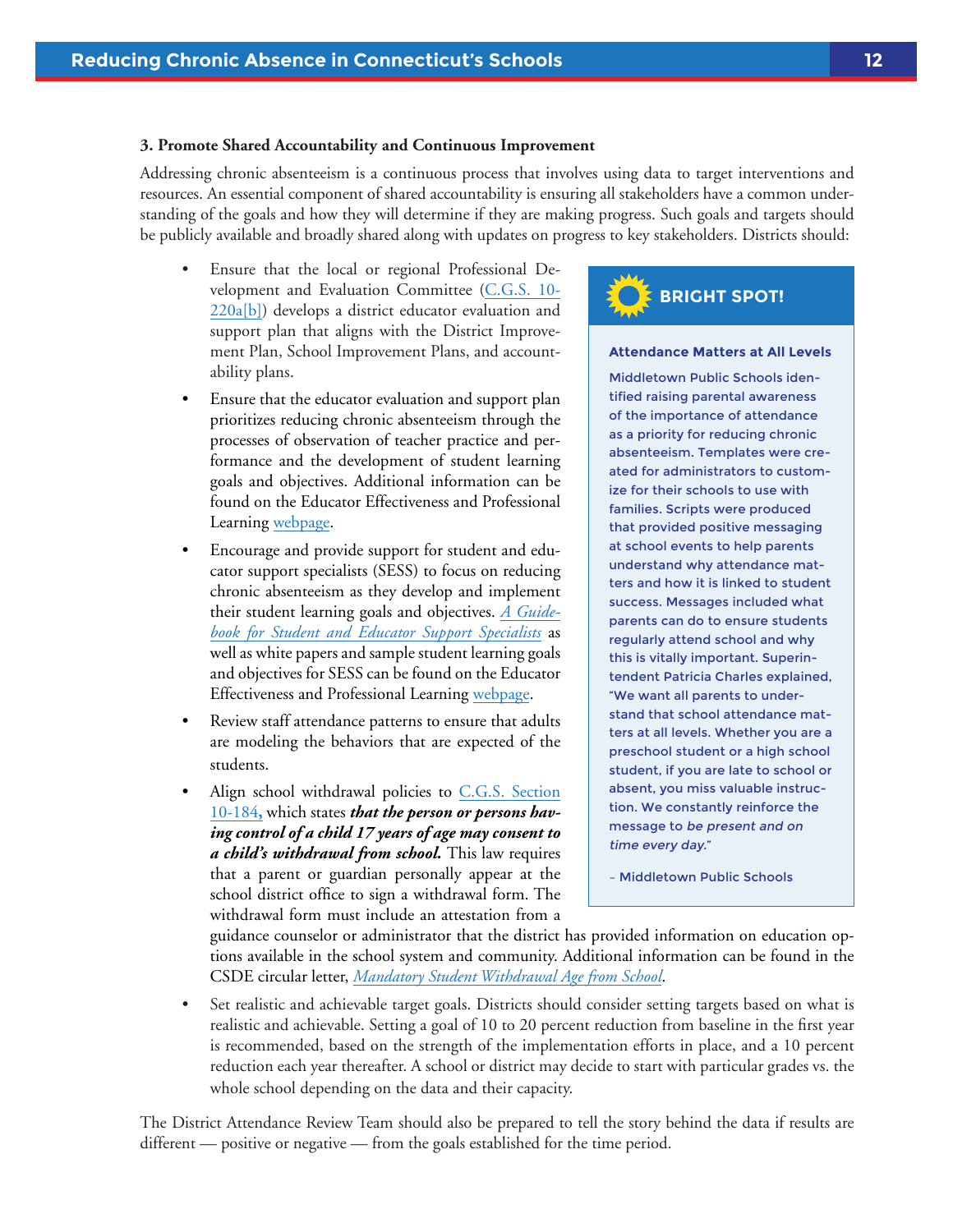#### **Next Generation Accountability System**

The Connecticut State Department of Education launched the **[Next Generation Accountability System](http://www.sde.ct.gov/sde/lib/sde/pdf/pressroom/ct_launches_next_generation_accountability_system_030216.pdf)**, a new, broader set of performance measures to capture a more holistic, multifactor perspective of how schools and students are performing. Chronic absenteeism is Indicator 4 in this new system. The chronic absenteeism indicator is applicable to all districts and schools with at least one grade between kindergarten and grade 12, inclusive. Reports and guidance for districts and schools are available on the School and District Accountability **[webpage](http://www.sde.ct.gov/sde/cwp/view.asp?a=2683&Q=334346.)**. These reports can help schools and districts use data to target interventions and resources.

Guidance for addressing chronic absenteeism is provided in**[Using Accountability Results to Guide Improvement](http://www.sde.ct.gov/sde/lib/sde/pdf/evalresearch/using_accountability_results_to_guide_improvement_20160228.pdf)**. In addition, the CSDE Office of Student Supports has launched the Reducing Chronic Absenteeism in Connecticut Schools **[webpage](http://www.sde.ct.gov/sde/cwp/view.asp?a=2678&Q=334924)** to support this work in districts and schools.



#### **Building on the Success of Others!**

The Consolidated School District of New Britain is nationally recognized for its work to address chronic absence.

Early on, district administrators learned from their data that there were very high levels of chronic absence in kindergarten and grade 1. In fact, almost half the chronically absent students in the district were attending elementary school. New Britain created strategies to address the issue that over time have led to significant reduction of chronic absenteeism in its elementary schools. In the 2012-13 school year, chronic absence rates in grades K-8 were reduced from 20 percent to 13 percent. The rate of chronic absence for kindergartners decreased from 30 percent to 18 percent (Chang, Russell-Tucker, & Sullivan, 2016).

Learn more about the strategies that New Britain implemented in Kappan magazine's October 2016 article, [Chronic early absence: What states can do](https://www.pdkmembers.org/members_online/publications/archive/pdf/PDK_98_2/22pdk_98_2.pdf), which also features the cross-sector collaboration and work that has been done at the state level in Connecticut to reduce chronic absence.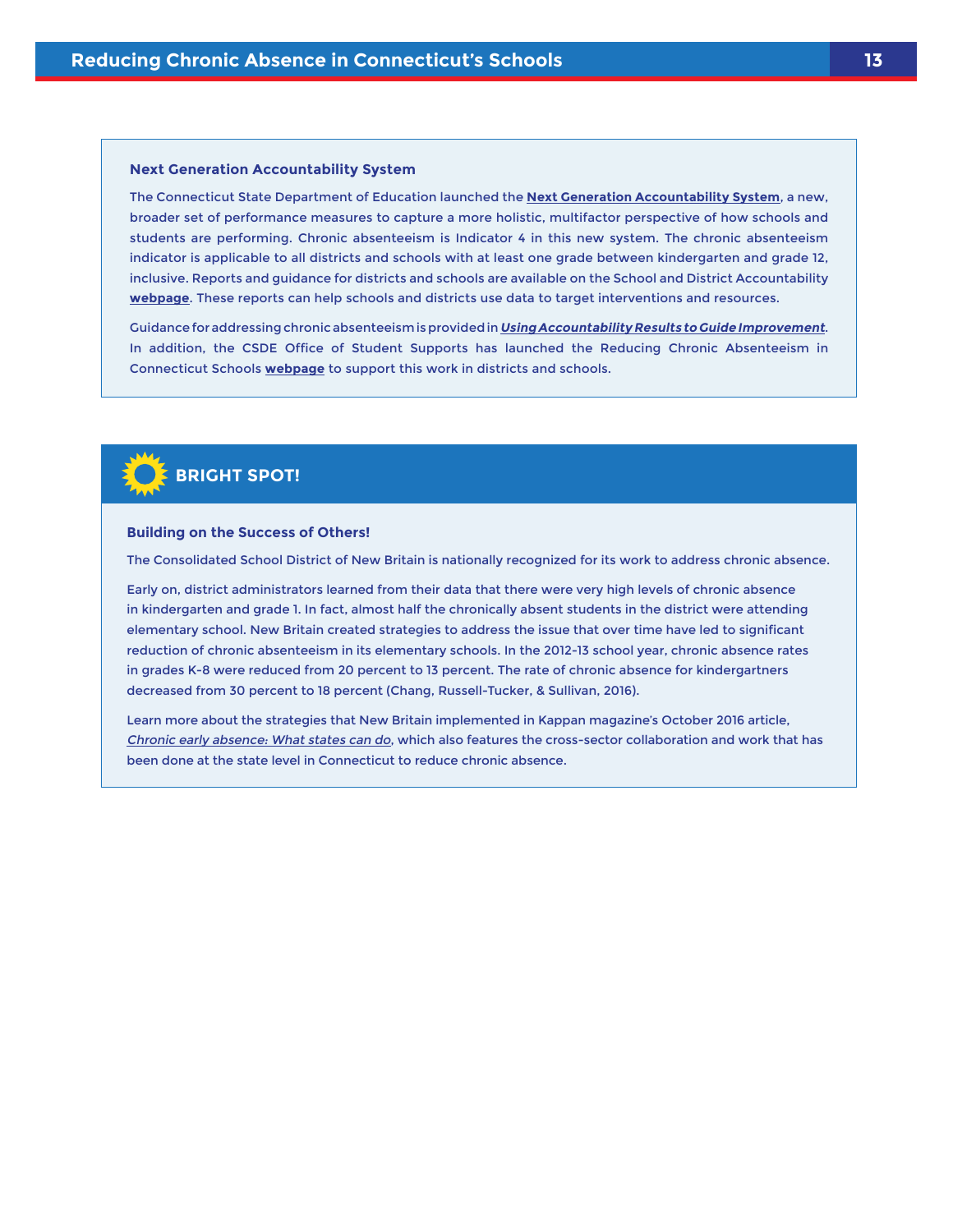### <span id="page-16-0"></span>**What can schools do to improve attendance?**

#### **School Attendance Review Teams**

The key functions of a School Attendance Review Team are to:

- **1. Understand and monitor attendance trends.**
- **2. Organize the schoolwide attendance strategy.**

The School Attendance Review Team's charge is to ensure that the school adopts a comprehensive, actionable, tiered approach to improving attendance. These teams could be a new team or part of an existing sitebased team (e.g., PBIS—Positive Behavioral Interventions and Supports, school climate).

The composition of the Student Attendance Review Team will vary based on the size of the district and its resources. Ideally, the Student Attendance Review Team should be composed of key school staff including the principal, assistant principal, school counselor, social worker, school nurse, school psychologist, family engagement liaison, Family Resource Center representative, attendance officer, and parents. The teams may also include community partners such as the Youth Service Bureaus, health centers, state agency staff (e.g., Department of Children and Families, Court Support Services Division), school resource officers, and others who could offer intervention and outreach support to address attendance barriers.

#### **Organizing a School Attendance Review Team**

- 1. Conduct a **[school self](http://www.attendanceworks.org/wordpress/wp-content/uploads/2014/04/District-and-Community-Self-Assessment-Tool-3-27-14.pdf)[assessment](http://www.attendanceworks.org/wordpress/wp-content/uploads/2014/04/District-and-Community-Self-Assessment-Tool-3-27-14.pdf)**.
- 2. Establish a weekly meeting schedule.
- 3. Define roles and responsibilities.
- 4. Establish group norms.
- 5. Develop a standard meeting agenda.
- 6. Fill-in a tiered pyramid of students and resources.
- [Tips for an effective](http://www.attendanceworks.org/wordpress/wp-content/uploads/2013/07/Attendance-Data-Teams-7-18-13.pdf) [attendance team](http://www.attendanceworks.org/wordpress/wp-content/uploads/2013/07/Attendance-Data-Teams-7-18-13.pdf)

#### **Getting to School Matters for 3- and 4-Year-Olds: How Public Schools Can Help**

#### **Figure Out What Works!**

- Collect and analyze attendance data for preschool students and their siblings in higher grades.
- Use the Attendance Works **[Early and Often Toolkit](http://www.attendanceworks.org/early-often-toolkit-showing-preschool-matters/)**: Showing Up in Preschool Matters

#### **Inform and Collaborate!**

- Engage families to develop and deliver positive and culturally relevant messages about the importance of attendance in preschool.
- Work with community-based preschool programs to implement a messaging and education campaign about the importance of attendance for our youngest learners.

#### **Build and Expand!**

- Include preschool representation on school and district attendance teams and in preschool district attendance plans. This should include parents!
- Work with community-based providers to gather attendance data when possible.
- Work with local **[Campaign for Grade-Level Reading](http://www.gradelevelreading.net)** to incorporate preschool in your community plans. If a campaign doesn't exist, start one!
- **• [Learn more](http://www.ct.gov/oec/cwp/view.asp?Q=581998&A=4545)** from the Connecticut Office of Early Childhood (Connecticut Office of Early Childhood, 2016).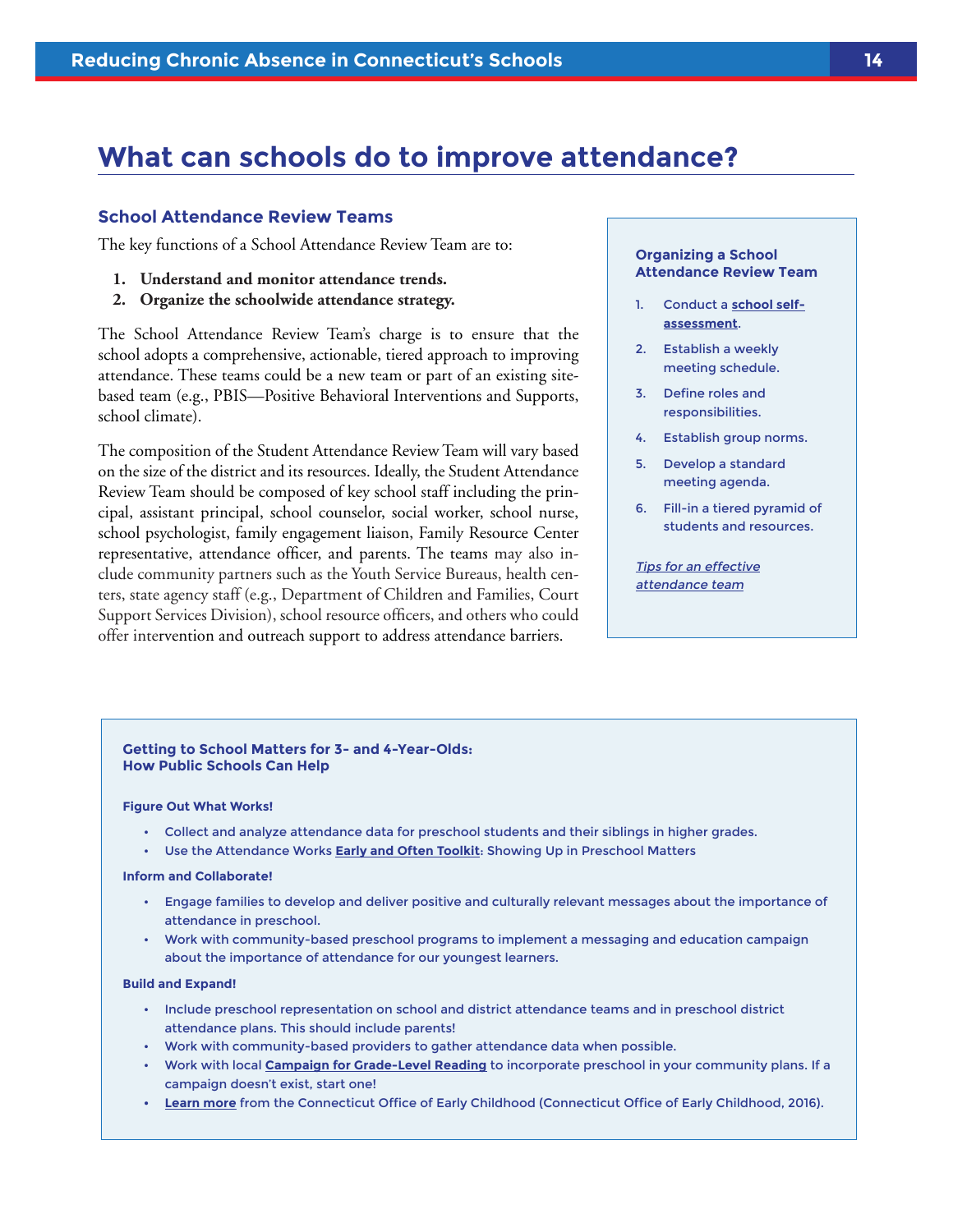#### <span id="page-17-0"></span>**1. Understand and Monitor Attendance Trends**

The principal should secure the data for the school from central office and ensure that the School Attendance Review Team reviews the attendance data on a regular basis. The regular review of these reports (every 10 days) will allow school staff to know how many and which students are chronically absent. This will help determine the students who need Tier 2 and Tier 3 interventions. The School Attendance Review Team is responsible for understanding the causes of absenteeism for individual students as well as common causes for groups of students. The School Attendance Review Team may not be responsible for the Tier 2 or Tier 3 interventions, but it can identify the students and refer them to the school counselor, Planning and Placement Team (PPT), child study team, or other resource.

A regular review of the data also helps to ensure data is accurately entered in a timely manner and allows teachers and staff to quickly notice how many or which students are identified as chronically absent.

The data should help answer the following questions:

- Is chronic absence a problem? Is it getting worse or better?
- Is chronic absence concentrated among particular students?
- Is it higher or lower among particular grades (including prekindergarten)?
- Are particular subgroups of students affected (e.g., students on free or reduced lunch, English learners, siblings, students with chronic health conditions or from a particular neighborhood)?
- What might explain some of these differences?
- What additional information do you need to identify barriers or to put effective strategies in place?

#### **2. Organize the Schoolwide Attendance Strategy**

School Attendance Review Teams need to ensure that the school, as a whole, is systematically cultivating a culture of attendance and addressing the needs of individual students, year round. A schoolwide attendance strategy, at a minimum, includes actions in the following core areas:

a. **Engage students and families** — Students are more likely to show up when they have strong caring connections to peers and adults. To motivate student attendance, schools need to create a school community that is warm and welcoming, engages students and families in the life of the school, and offers culturally competent and enriched learning opportunities. Schools should reach out

#### **Use Team Time Wisely**

Many times School Attendance Review Teams will spend most of their time working with students with the highest level of absences (Tier 3). This can be frustrating and time consuming.

A good use of a team's time is to plan and implement prevention measures to ensure that good Tier 1 and Tier 2 interventions are in place to reduce the number of students who are seriously chronically absent. An existing PBIS team or school climate team may add this to its agenda.

#### **Tardy does not mean absent!**

A student is considered to be "in attendance" if present at school for at least half the regular school day. A student who is tardy should be marked as present if the tardy equals less than half the school day.

**What time of day marks your school's half-way point?** On early dismissal days and days shortened due to inclement weather, the regular day is the number of hours of school for that day. For example, if a school is only open for four hours, a student must be present for at least two hours to be considered "in attendance."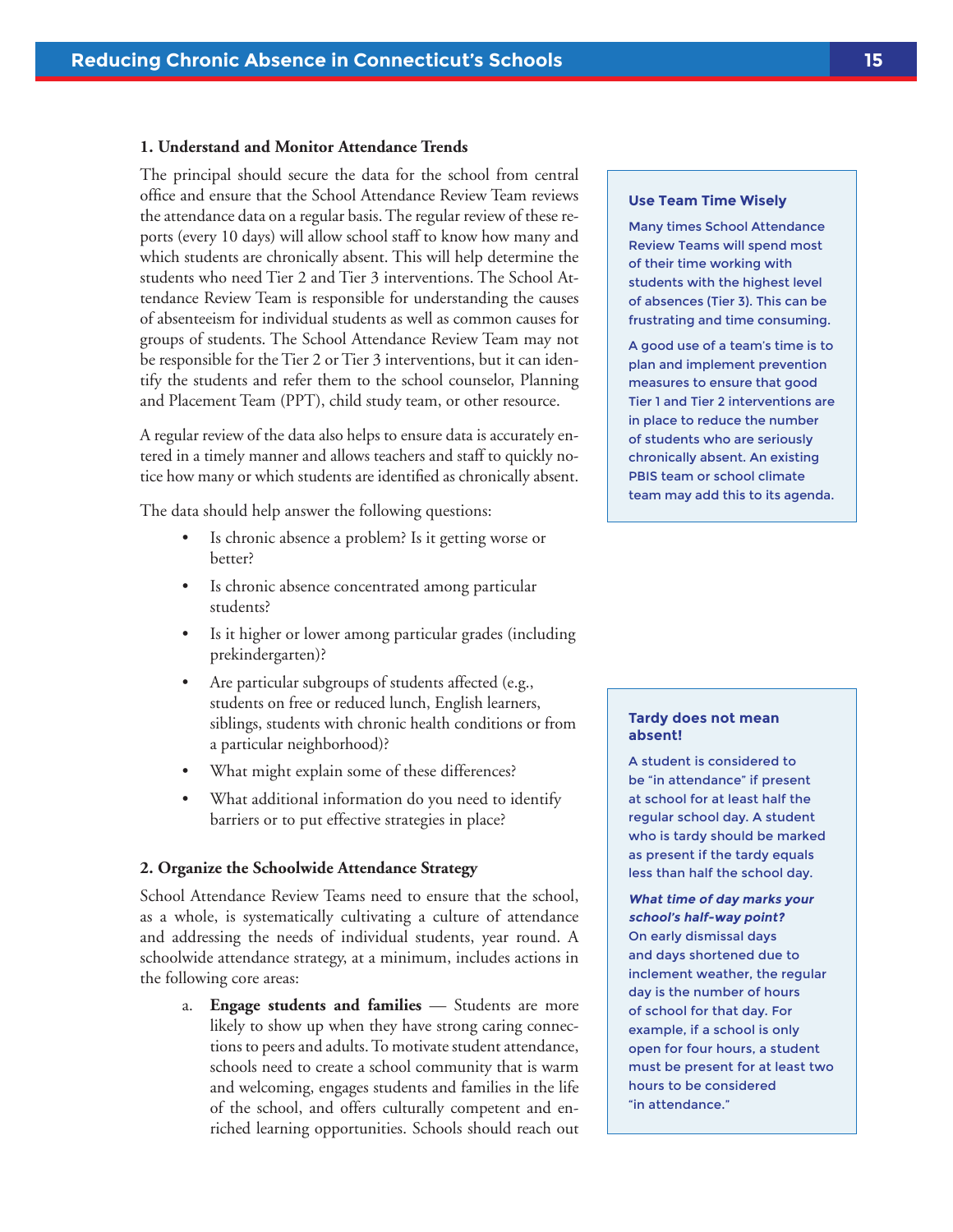to families to find out what might be preventing a student from coming to school; educate students and families about how absences can add up and result in lost learning time; empower families to help their children attend school, and offer trainings for school staff on engaging families and building productive partnerships to combat chronic absenteeism.

- b. **Address attendance barriers** If large numbers of students are chronically absent, it is likely that systemic barriers are at play. There may be multiple [factors contributing to](http://www.attendanceworks.org/what-works/develop-programmatic-responses-to-systemic-barriers/) [chronic absence.](http://www.attendanceworks.org/what-works/develop-programmatic-responses-to-systemic-barriers/) To figure out what the barriers to school attendance are and how they can be addressed, a school and its community partners need to be able to use attendance data, along with the insights of families, to understand what is getting in the way of students attending school. The School Attendance Review Team needs to put in place and/or modify existing policies, practices, and programs to ameliorate and address common barriers across student groups.
- c. **Set goals and develop an attendance plan** A common saying is "what gets measured is what gets done." This is particularly true with chronic absence and attendance. An essential ingredient for change is building in shared accountability for reducing chronic absence. Principals can ensure that the educator evaluation and support plan prioritizes

#### **Mapping your Attendance Data**

When unpacking your data, be sure to look at neighborhoods and different communities for high levels of chronic absence. Are there a lot of walkers from that community? Does it make sense to reroute a school bus to transport the students? Is it a safe walk to school? Is public transportation reliable?

reducing chronic absenteeism through the processes of observation of teacher practice and performance and the development of student learning goals and objectives. In preparation for the new school year, a schoolwide attendance plan should be developed at the end of the previous school year that includes the following elements:

- an overview of the extent of the chronic absence issue;
- an assessment of the school's capacity to address the issue and implement schoolwide strategies;
- target goals;
- a description of the tiered intervention strategies; and
- a performance accountability process and timeline.

#### **Parents as Partners in Academic Success**

Parents are essential partners in promoting good attendance as they have the bottom-line responsibility for setting attendance expectations for making sure their children get to school every day. Parents need to be equipped with the right information so they understand that good attendance is really a matter of providing children more and better opportunities to learn. Schools need to respect and honor families' knowledge and potential to contribute to their children's education and create processes that draw on the hopes and dreams of parents for a better future for their children, as well as their insights into what will help families get their children to school. Schools and communities must deliberately build systems that support family engagement.

#### **Suggested resources:**

- Bringing Attendance Home: **[Engaging Parents in Preventing Chronic Absence](http://www.attendanceworks.org/tools/for-parents/bringing-attendance-home-toolkit/)**
- Early and Often: **[Early Education Toolkit](http://www.attendanceworks.org/tools/for-early-care-providers/early-education-toolkit/)**
- Parent Teacher Home Visit **[Project](http://www.pthvp.org/)**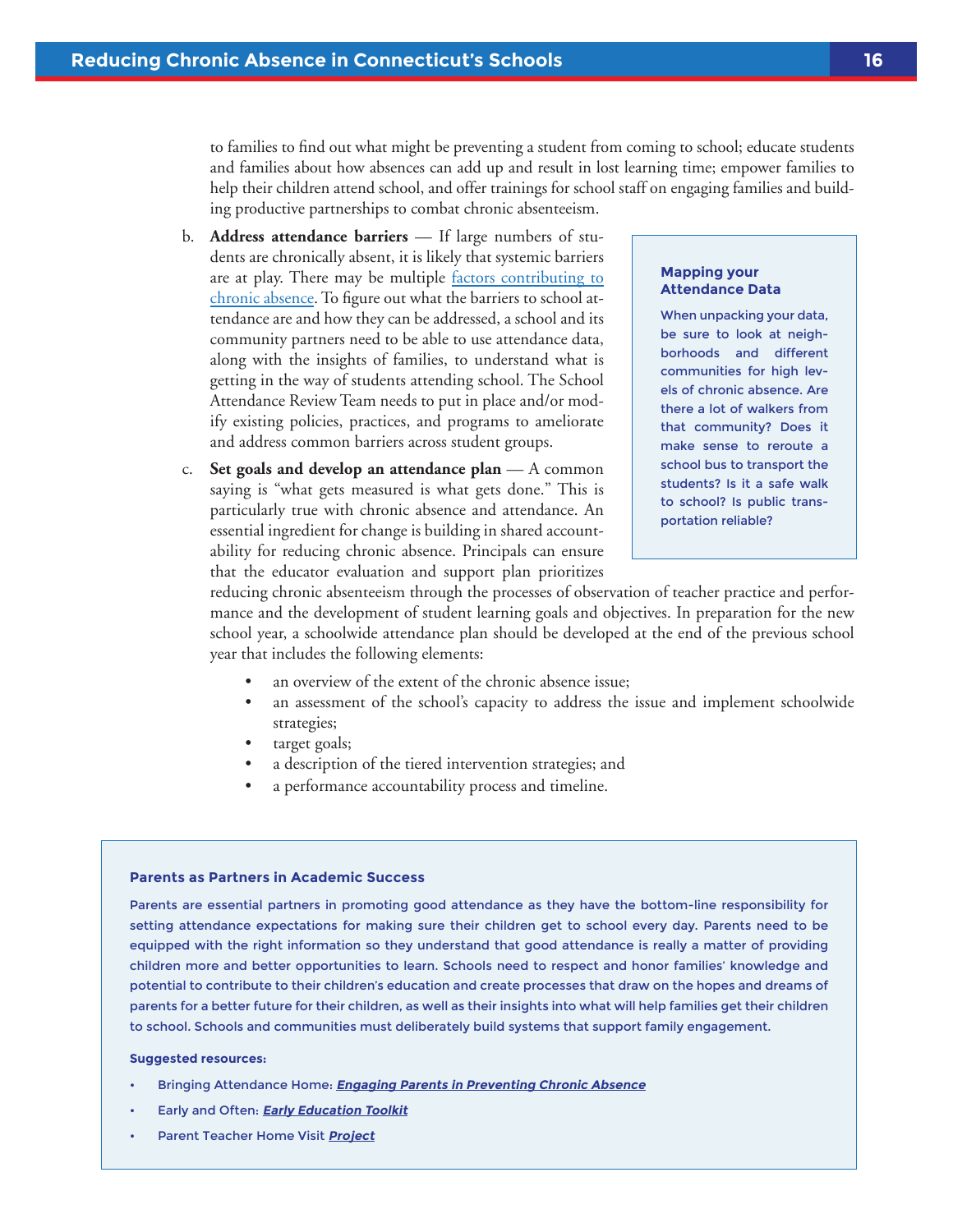#### <span id="page-19-0"></span>**Implement a System of Tiered Supports**

While a strong schoolwide culture of attendance is an essential basic ingredient of academic success that should exist in all schools, it may not always be sufficient. A subset of students who are chronically absent may need higher levels of intervention. The best predictor of chronic absence in the current year is poor attendance during the prior year and/or the first month of school. Research indicates that if a student misses two or more days during the first month of school, the pattern of absence can persist, and many of those students will end the school year chronically absent. The school data should reveal whether particular populations of students, for example, incoming kindergartners or ninth-graders, or students from the same neighborhood—are at high risk.

#### **Track Chronic Absence Often and Early**

The best predictor of chronic absence in the current school year is poor attendance during the prior year and/ or the first month of school. Research indicates that if a student misses two or more days during the first month of school, the pattern of absence can persist, and many of those students will end the school year chronically absent.

Once a school community has identified students at high risk for chronic absence, it should look more closely at students who have a history of severe chronic absence — missing 20 percent or more of the prior school year — and why. Such severe absenteeism suggests a family or community challenge that requires additional layers of support for such issues as physical, mental, or dental health problems; homelessness; domestic abuse; or community violence. The key is leveraging the opportunity to help students on the cusp of chronic absence with lower cost, less intensive interventions, while also recognizing the need to do more for those with needs that are more serious.

The following pyramid exemplifies a [multitiered approach](http://www.attendanceworks.org/tools/schools/3-tiers-of-intervention/) to reducing chronic absence that begins with prevention and early intervention and only turns to interventions that are more intensive as a last resort**<sup>1</sup>** . This tiered approach aligns with other approaches currently employed by school districts including Scientific Research-Based Interventions (SRBI) or Positive Behavioral Interventions and Supports (PBIS).

Interventions at each tier need to be customized and tailored to different subgroups and grade levels, including prekindergarten, elementary, middle school, and high school. One of the core functions of the School Attendance Review Team is to map their students and school resources across the tiers of the pyramid using a pyramid [worksheet](http://www.attendanceworks.org/wordpress/wp-content/uploads/2015/07/Pyramid-worksheet_updated-2016.pdf). The following section provides some examples of strategies for each of the three tiers of intervention.



#### **Improving attendance requires a tiered approach that begins with prevention.**

*1. Students identified as having special education needs can receive at any time tiered interventions in addition to the supports delineated in their individualized education program.*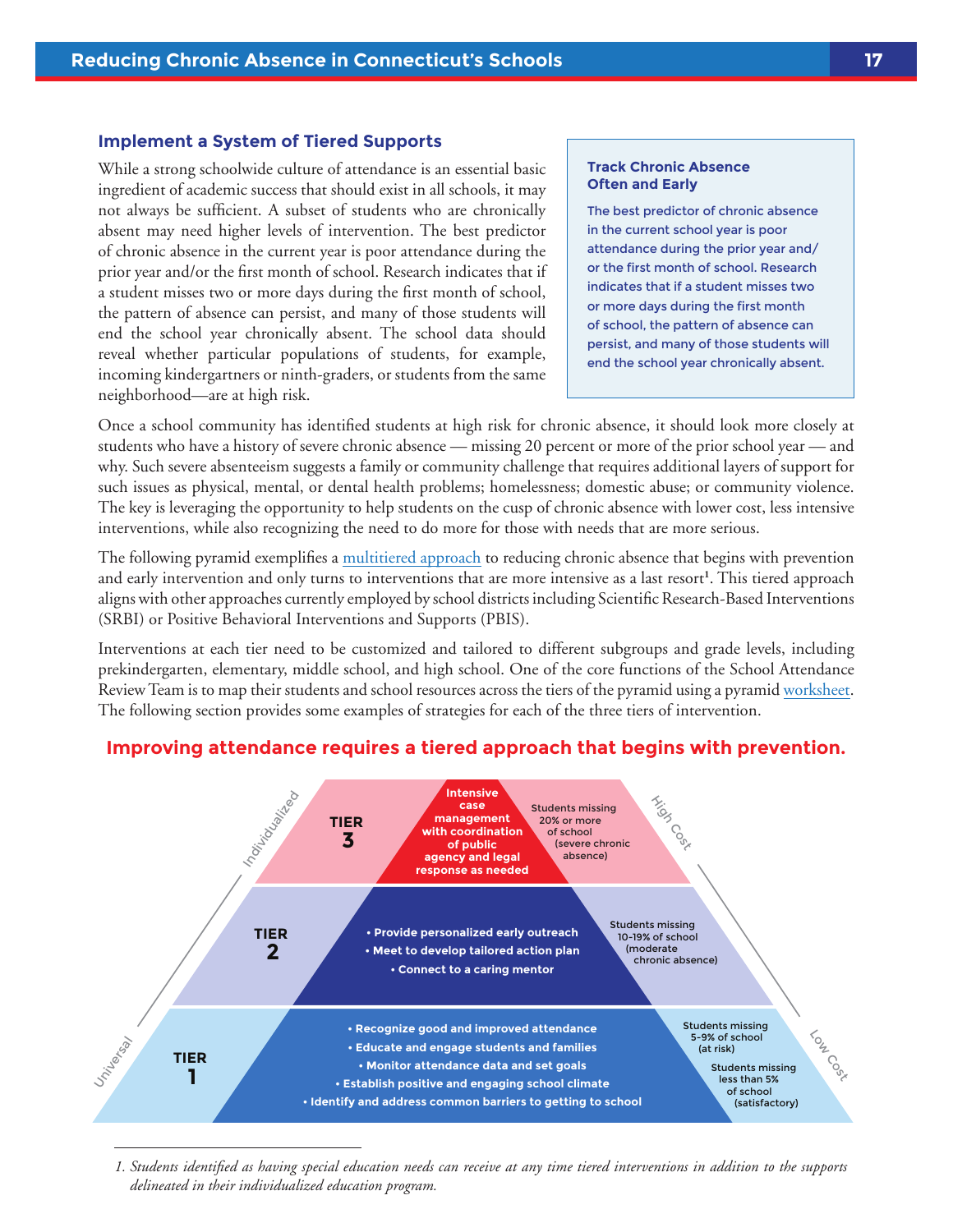#### <span id="page-20-0"></span>**1. Tier 1 Interventions are universal schoolwide strategies that encourage good attendance for all students. Successful Tier 1 strategies may include:**

#### a. *Engaging Students and Parents*

Create a school climate that encourages students to come to school every day.

- Provide engaging curriculum that draws students to school.
- Conduct a school climate and attendance walk through the school. Learn how with the [Connecticut Welcoming](http://www.crec.org/welcomingschools/) [Schools](http://www.crec.org/welcomingschools/) program.
- Offer before- and after-school programs.
- Create visuals (bulletin boards, banners, posters) that reflect attendance messaging and modify during the year to sustain impact.
- Call students when they miss school and welcome them back when they return.
- Develop a communitywide vision to ensure that programs and interventions are culturally responsive.

• Consider specific attendance goals and strategies for stu-

**Is your school welcoming?** 

The key to engaging parents is to make their schools "feel like family." Schools that extend a genuine welcome and are inviting to families have strong partners in education. Learn more about the **[Connecticut](http://www.crec.org/welcomingschools/) [Welcoming Schools](http://www.crec.org/welcomingschools/)** program.

- dents with Individualized Education Programs (IEPs), Section 504, or health care plans. Use the [Theory of Action](http://www.casel.org/wp-content/uploads/2016/09/Theory-of-Action-CDI-District-Rubric.pdf) from CASEL, the Collaborative for Academic, Social, and Emo-
- tional Learning, to implement social-emotional learning activities throughout the school day.
- Ensure your school has opportunities for parent engagement, such as regular conversations with teachers about curriculum and student learning.
- Host transition meetings for families with incoming kindergartners or any new family to the school.

Recognize good and improved attendance in addition to perfect attendance.

- Create friendly competition among classrooms offering raffles, parties, and other [incentives](http://www.attendanceworks.org/wordpress/wp-content/uploads/2015/07/Establishing-School-wide-attendance-incentives-rev-7-14-15.pdf).
- Celebrate individual progress through periodic public recognition.
- Recognize students and parents at special assemblies.
- Engage neighborhood businesses in promoting good attendance.

#### b. *Removing Barriers to Attendance*

- Provide a [school breakfast program](http://www.sde.ct.gov/sde/cwp/view.asp?a=2626&q=320662) and/or food pantry to address hunger issues.
- Conduct a safe walk to school program (walking school bus) to address safety concerns.
- Conduct a clothing drive for winter coats or school uniform exchange.
- Organize health interventions such as flu and dental clinics.

### **BRIGHT SPOT!**

#### **Connecticut Alliance of Boys & Girls Clubs**

In 2015, the Boys & Girls Clubs of Connecticut, in partnership with the Charter Oak Group and the Boys & Girls Clubs of America, compared chronic absenteeism and discipline data for students participating in their programs with the general population of Connecticut students. The preliminary data was reported in a technical paper, [Chronic Absenteeism and Discipline Data for Boys & Girls Club Members](http://charteroakgroup.com/projects/Chronic%20Absenteeism%20and%20disciplineanalyses2.23.2017.pdf).

The study showed a 60 percent reduction in chronic absenteeism for youth attending Boys & Girls Club programs compared to students across the state. Among frequent club attenders, the rate of suspensions or expulsions was nearly 50 percent lower compared to their peers in Connecticut schools. (The Charter Oak Group, 2015)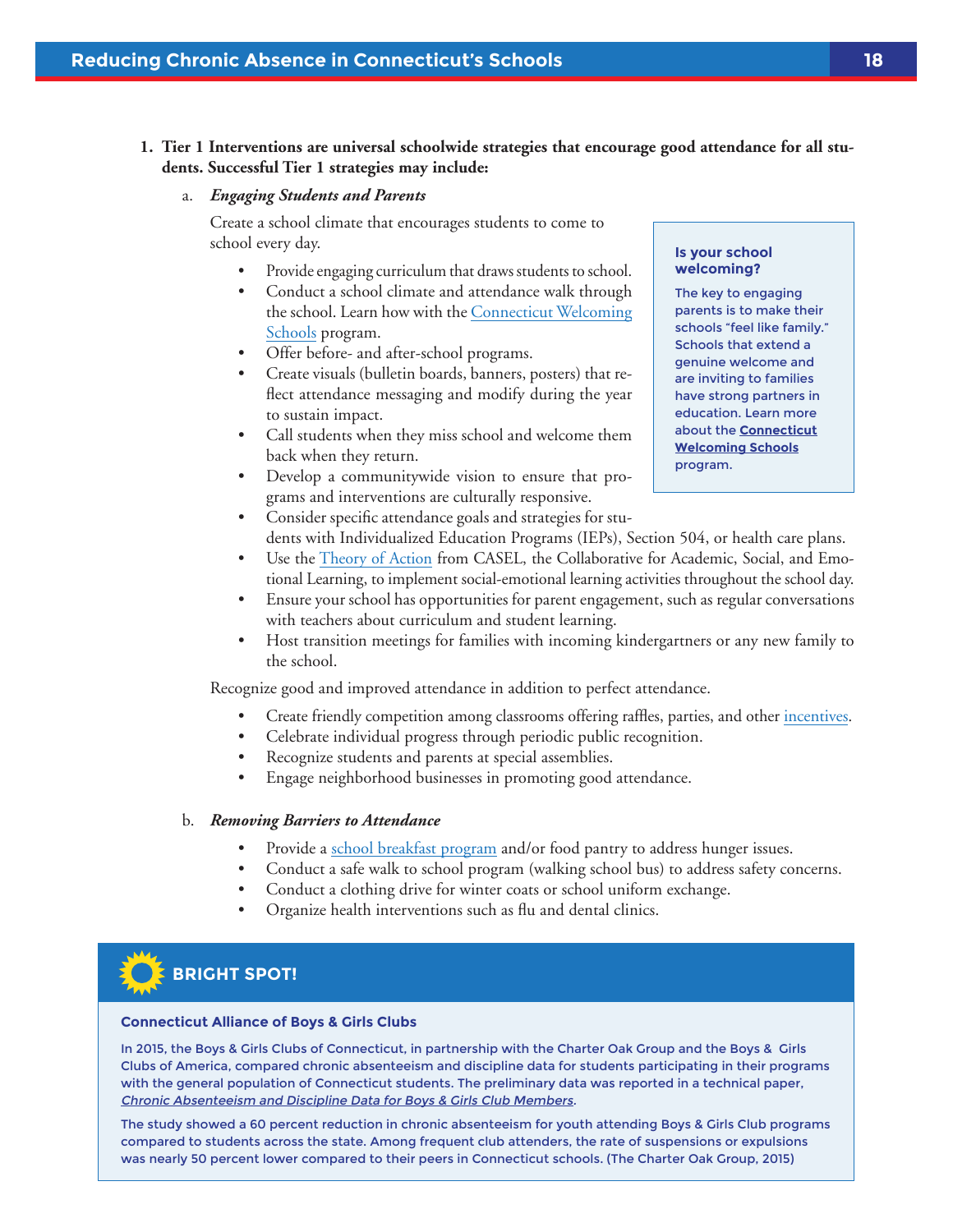#### <span id="page-21-0"></span>**2. Tier 2 Interventions are individualized strategies responsive to the needs of frequently absent students. Successful Tier 2 strategies may include:**

- a. *Engaging Students and Parents* 
	- Alert families to attendance concerns through personal phone calls.
	- Implement a mentoring program. Assistance is available from the [Governor's Prevention](http://www.preventionworksct.org/welcome.html) [Partnership](http://www.preventionworksct.org/welcome.html).
	- Ensure that professional development and training is provided to administrators and staff on how to communicate with families in a way that is culturally competent.
	- Engage families in a relationship-building visit to seek solutions.
	- Enlist the Family Resource Center and other community supports.
	- Engage the school nurse or school-based health center staff to outreach to families around health issues, including students who are chronically ill or covered under [Sec](http://www2.ed.gov/about/offices/list/ocr/504faq.html)[tion 504](http://www2.ed.gov/about/offices/list/ocr/504faq.html) of the Rehabilitation Act of 1973, to ensure that needs are accommodated to encourage regular attendance.
	- Engage the assistance of the PPT for students with disabilities.
	- Recruit students as attendance ambassadors.
	- Ensure priority placement in summer and after-school programs.

#### b. *Removing Barriers to Attendance*

- Provide parents with family-friendly information and assistance in accessing community resources and services.
- Implement Child Find protocols that require prompt referral to a Planning and Placement Team meeting of all children who have been suspended repeatedly or whose behavior, attendance, or progress in school has been considered unsatisfactory or at a marginal level of acceptance. This ensures compliance with Code of Federal Regulations [\(C.F.R.\) § 300.111](http://www.wrightslaw.com/idea/law/idea.regs.subpartb.pdf) that requires that all children with disabilities who are in need of special education and related services are identified, located, and evaluated.
- Use programs that support additional student engagement with the adult staff, e.g., [Check](http://evidencebasedprograms.org/1366-2/check-and-connect) [and Connect](http://evidencebasedprograms.org/1366-2/check-and-connect), [Creating Positive Behavioral Intervention Plans](http://cecp.air.org/fba/problembehavior3/part3.pdf), and [Restorative Practices.](http://www.iirp.edu/)
- Reinforce and target behavioral supports in classroom and small group settings, through evidence-based programs, e.g., [Second Step](http://www.cfchildren.org/second-step) and [Responsive Classroom](https://www.responsiveclassroom.org/).
- Develop [student attendance improvement plans](http://www.attendanceworks.org/tools/for-parents/student-success-plan-facilitator-handout/) or incorporate attendance goals in [Student](http://www.sde.ct.gov/sde/cwp/view.asp?a=2702&Q=334064)  [Success Plans](http://www.sde.ct.gov/sde/cwp/view.asp?a=2702&Q=334064) to help develop strategies to support improved attendance for all students.
- Replace out-of-school suspension policies and practices with positive behavioral supports and restorative justice programs.
- Identify social, emotional, and physical health; transportation; or housing barriers to attendance and work with community providers such as public housing authorities, departments of transportation, and community health centers or medical personnel.

#### **The Role of Teachers**

As the first line of intervention and prevention, teachers are an especially important and trusted resource that can make attendance a normal topic in all interactions with students and parents.

- Emphasize attendance from day one.
- Greet students and families personally and ask about absences.
- Engage students in tracking their own attendance.
- Talk about attendance at back-to-school nights.
- Contact parents early. Don't wait for parent-teacher conferences.

Teaching Attendance: **Everyday Strategies [to Help Teachers Improve Attendance and Raise Achievement](http://www.attendanceworks.org/tools/schools/teaching-attendance-toolkit/)**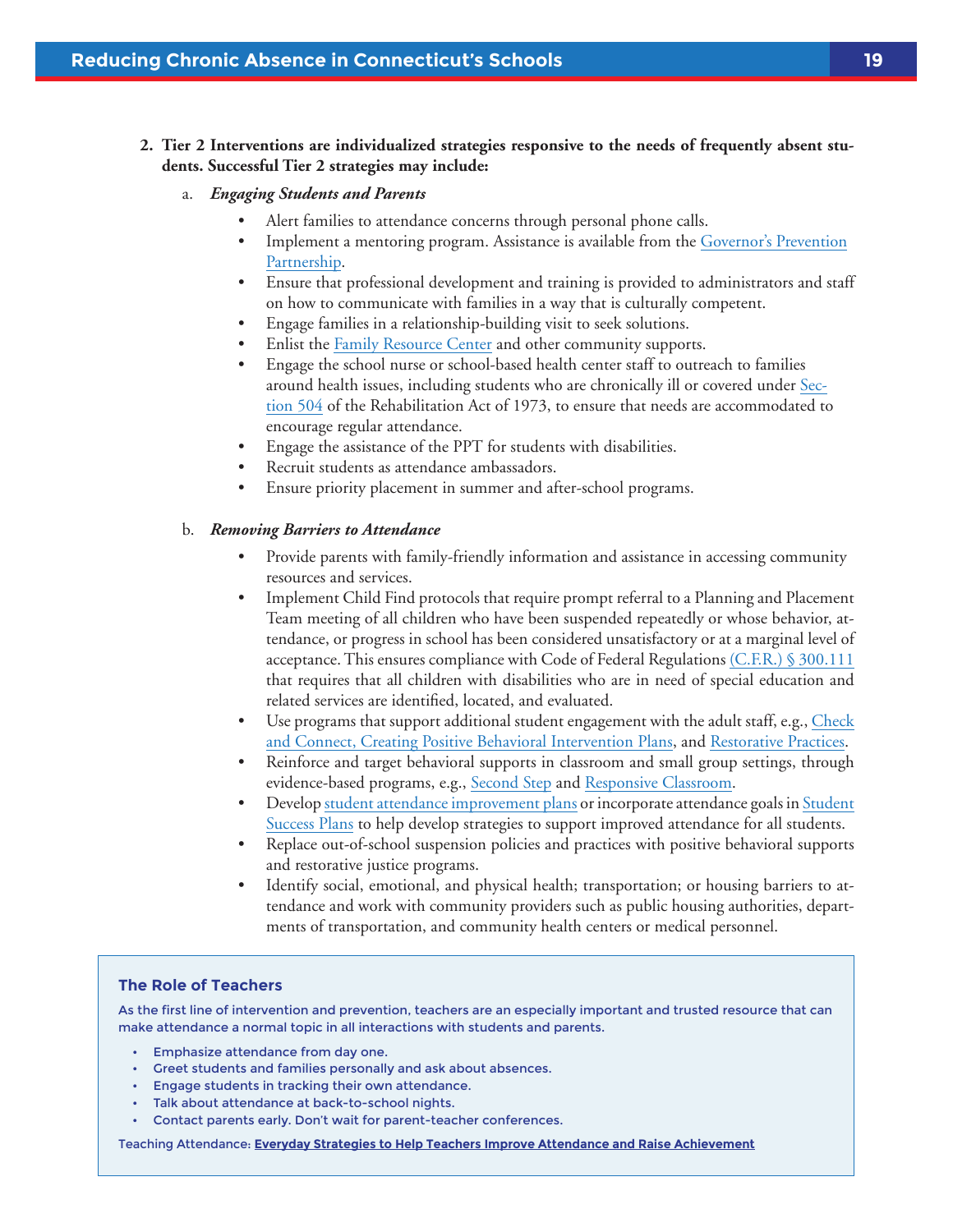#### **Why Mentoring is Important**

To improve attendance, New York City schools assigned **[success mentors](http://www.nyc.gov/html/truancy/html/resources/success_mentors.shtml)** to chronically absent students in 100 schools. Students with mentors attended school an average of nine more days than similar students at other schools.

(Resource: [Relationships Matter: A Toolkit for An Elementary](http://www.attendanceworks.org/tools/for-school-districts/elemsuccessmentortoolkit) **Success Mentor** Attendance Initiative)



#### **Mentoring can make a BIG difference!**

When "Big Sister" Michelle was first matched in the **[Nutmeg Big Brother/Big Sister Community-Based Mentoring](http://www.nutmegbigbrothersbigsisters.org/site/c.ckLVKdOOLiK8E/b.7884443/k.EF0A/Home_Page.htm)  [Program](http://www.nutmegbigbrothersbigsisters.org/site/c.ckLVKdOOLiK8E/b.7884443/k.EF0A/Home_Page.htm)**, her "Little" had a serious issue with chronic absenteeism. She was in eighth grade and just did not want to go to school. There was no way anyone was going to change her mind.

Even though Michelle experienced car troubles and was not able to see her "Little" for a period of time, this did not stop her from being a mentor and letting her "Little" know that she is a special person and encouraging her to go to school.

Michelle called her "Little" often providing encouragement to succeed in school and to believe in herself.

After only a few months of developing a relationship together, Michelle learned that her "Little" received a "perfect attendance" award for the grading period! Perfect attendance!

#### **Family Resource Centers Can Play an Important Role**

Family Resource Centers in Connecticut are helping to reduce chronic absenteeism in their schools by:

- serving on their schools' Student Attendance Review Teams;
- conducting home visits and phone calls with the school-parent liaisons or social workers;
- providing uniforms to students who need them;
- working with local businesses for donations that can be used as incentives for good attendance, e.g., gift cards, school supplies, movie tickets;
- acknowledging classrooms that have perfect attendance for the prior week with a Perfect Attendance sign;
- holding ceremonies to acknowledge perfect and improved attendance;
- arranging field trips for students with most improved attendance;
- coordinating a school-based mentoring program;
- partnering with the local **[Youth Service Bureau](http://www.ctyouthservices.org/)** to provide workshops for families on the importance of good attendance;
- greeting parents in the morning, with the principal, before school starts and engaging in dialogue about issues related to school attendance; and
- working with after-school providers and community childcare providers to communicate consistent messaging about attendance with parents at pick-up time.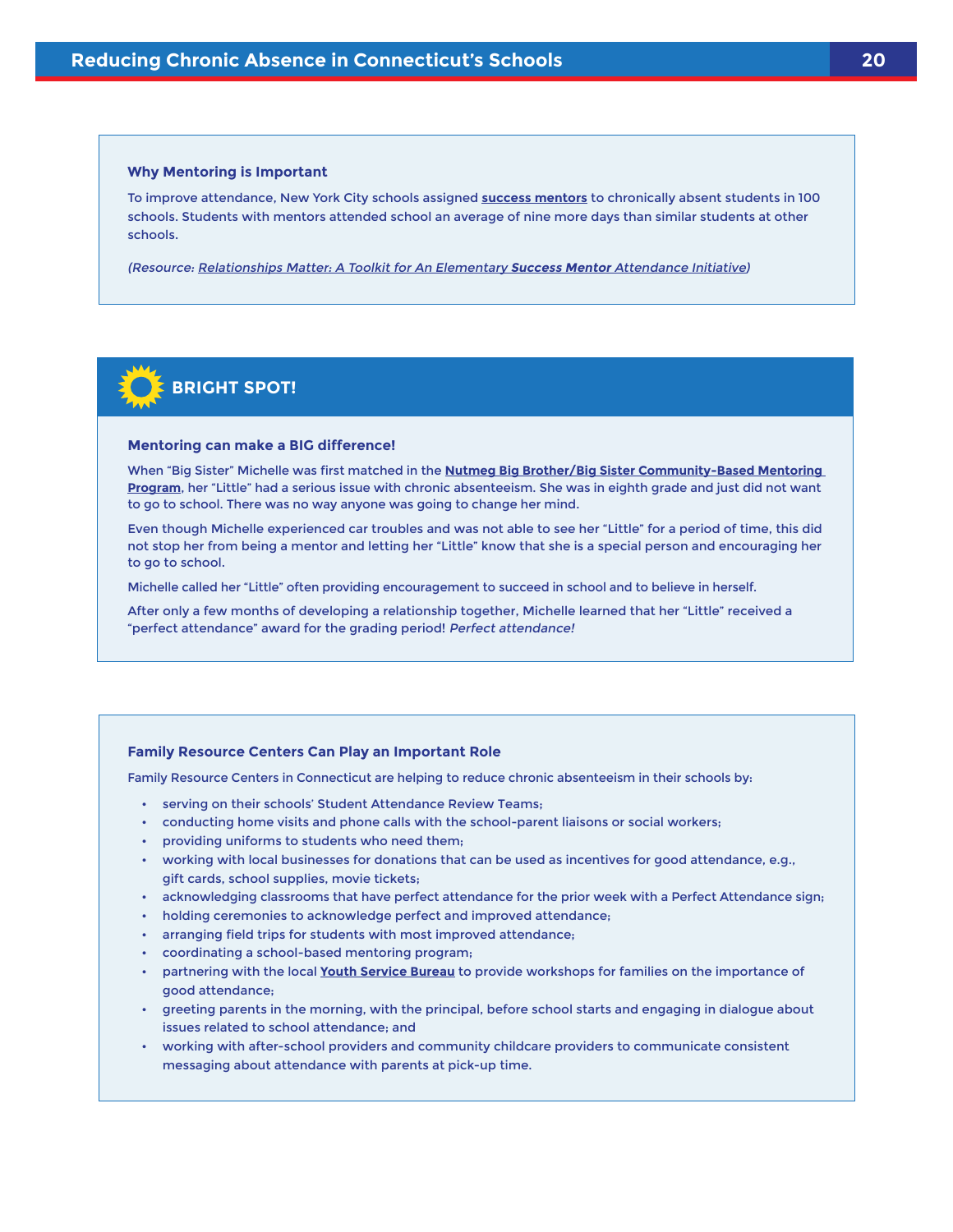<span id="page-23-0"></span>**3. Tier 3 Interventions are intense and individualized strategies for students who miss the most school. Typically, interagency collaboration and coordination is essential to helping students in Tier 3 overcome the serious challenges they face so they can be in school. Tier 3 interventions are often coordinated with other community-based service providers such as Youth Service Bureaus, Juvenile Review Boards, mental health clinics, and state agencies such as the Department of Children and Families or Court Support Services Division.** 

Across the country and in Connecticut, there is growing recognition that Juvenile Court is not the appropriate venue for behavioral issues such as truancy. Research and best practice indicates that any involvement with the juvenile justice system has more negative than positive impacts. Local and regional school districts are encouraged to develop locally driven truancy alternatives in partnership with community-based organizations and local foundations. Successful Tier 3 strategies may include:

- Collaborating with a community organization, such as a **Youth Service Bureau**, to develop and implement community truancy prevention and intervention models.
- Screening of students for childhood trauma and providing or connecting to effective, evidence-based treatments through [KidsMentalHealthInfo](http://www.KidsMentalHealthInfo.com). Learn more about [trauma-in](http://www.chdi.org/our-work/mental-health/trauma-informed-initiatives/)[formed initiatives](http://www.chdi.org/our-work/mental-health/trauma-informed-initiatives/).
- Implementing a dropout prevention program such as [Check and Connect](http://evidencebasedprograms.org/1366-2/check-and-connect) or [Success](http://www.ed.gov/news/press-releases/fact-sheet-white-house-launches-new-national-effort-and-ad-council-campaign-eliminate-chronic-absenteeism-and-drive-student-success)  [Mentors](http://www.ed.gov/news/press-releases/fact-sheet-white-house-launches-new-national-effort-and-ad-council-campaign-eliminate-chronic-absenteeism-and-drive-student-success) that has strong evidence of positive effects on staying in school. Adult mentors consistently check in with students to facilitate improved engagement in both school and the community. The program focuses on re-engagement and active student participation.
- Referring to a Juvenile Review Board (JRB), a community-based diversion program for youths who otherwise would be referred to the Juvenile Court for minor violations of the law. The approach includes case management, a panel review meeting, and connections to appropriate services.
- Reviewing student discipline policies to ensure that students are suspended from school only when absolutely necessary and in a systematic and equitable way.
- Offering summer learning programs that re-engage students and parents throughout the summer months to reconnect and strengthen the relationship with school.
- Connecting pregnant and parenting teens to health, education, and social supports to enable them to complete their education, find employment, and access childcare.
- Referring students for support and evaluation as appropriate. For instance, if a student is struggling with anxiety or depression, the school social worker, counselor, or psychologist may be able to assist the student in addressing identified needs.
- Using local [Emergency Mobile Psychiatric Services](http://www.empsct.org/) (EMPS) providers (211) for rapid access supports to schools in addressing students' behavioral and emotional needs.
- Providing students access to quality online credit recovery programs.
- Transferring to an alternative education setting that addresses the social, emotional, behavioral, and academic needs of the student.
- Referring to [System of Care Community Collaborative](http://www.ct.gov/dcf/cwp/view.asp?a=2558&Q=314350) or to [Connecticut's Medical](http://www.ct.gov/dph/cwp/view.asp?a=3138&Q=387702&PM=1) [Home Initiative for Children and Youth with Special Health Care Needs](http://www.ct.gov/dph/cwp/view.asp?a=3138&Q=387702&PM=1) for family support and assistance.

Note: C.G.S. Section 10-198a requires filing a Family with Service Needs (FWSN) complaint with the Juvenile Matters Division of the Superior Court for truant students. This should only be done after attempting to hold a meeting with a parent and trying to coordinate services with community agencies providing child and family services. However, [Public Act 16-147](https://www.cga.ct.gov/2016/ACT/pa/2016PA-00147-R00HB-05642-PA.htm), An Act Concerning the Recommendations of the Juvenile Justice Policy and Oversight Committee, eliminates a child being a truant, habitual truant, or continuously and overtly defying school rules and regulations from permissible grounds for filing a FWSN, effective August 15, 2017. See section 3 for the definition of truant.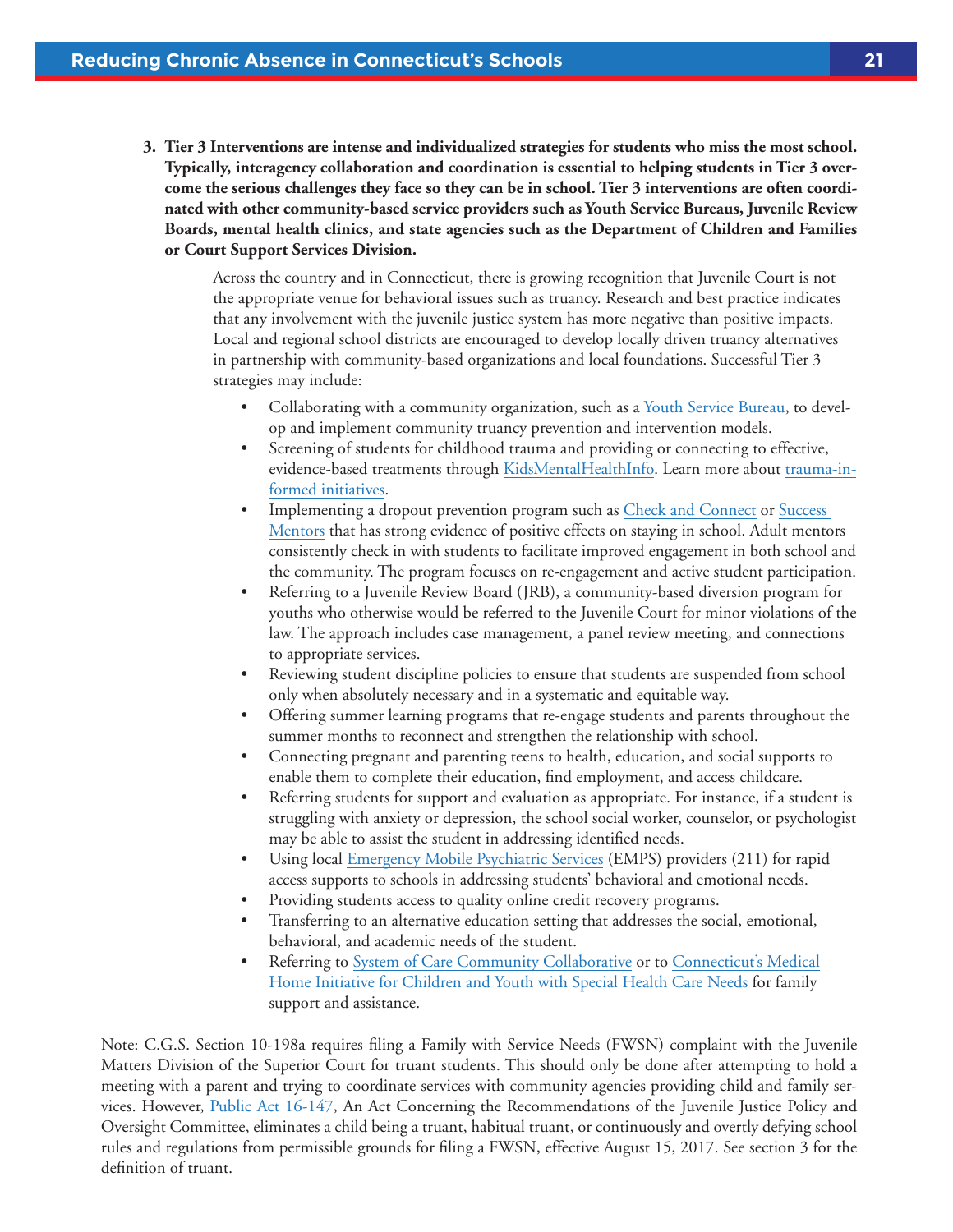### <span id="page-24-0"></span>**Who else can be involved with reducing chronic absence?**

Improving student attendance is the responsibility of an entire community, not just schools. Community partners (parents, neighborhood residents, civic organizations, businesses, city and county agencies, faith leaders, etc.) are instrumental to every level of a tiered approach.

Community partners can help send the message that missing just two days a month can hinder a child's success in school. Additionally, partners can provide recognition for good and improved attendance as well as address common barriers to getting to school such as poor health, unreliable transportation, or the lack of a safe path to school. If larger numbers of students are chronically absent, then it is a sign that you may need to cultivate additional adults who can help mentor and support students.

Attendance Works' toolkit, Count Us in! Working Together to Show That Every School Day Matters, provides ways to involve and enlist community stakeholders. It includes a variety of options for promoting good attendance, including a calendar of "What to Do When" and specific activities for different stakeholder groups.

The following is a working list of Connecticut and national resources.

#### **In School and Engaged**

"Students, especially those at risk, will not be in school and engaged unless we work together to uncover and remove the barriers to good attendance. In Connecticut, we see this work as the responsibility of multiple community partners."

– Charlene Russell-Tucker, Chief Operating Officer, Connecticut State Department of Education Co-Chair, Chronic Absence Strategic Action Group, Committee on Children: Results Based Accountability (RBA) Children's Report Card

#### **Resources**

#### **Connecticut Resources**

- [Bullying, Character Education and Positive School Climate,](http://www.sde.ct.gov/sde/cwp/view.asp?a=2681&Q=321940&sdePNavCtr=%7C45491%7C#45524) CSDE
- [Connecticut Consortium on School Attendance,](http://ct.gov/opm/cwp/view.asp?a=2974&q=383642#SAConsortium) Office of Policy and Management
- [Connecticut's Medical Home Initiative](http://www.ct.gov/dph/cwp/view.asp?a=3138&Q=387702&PM=1)
- [Connecticut Welcoming Schools Initiative](http://www.crec.org/welcomingschools/), Capitol Region Education Council
- [EdSight,](http://edsight.ct.gov/SASPortal/main.do) CSDE data portal
- [Emergency Mobile Psychiatric Services](http://www.empsct.org/) (EMPS), Connecticut Department of Children and Families
- [Ensuring Equity and Excellence for All Connecticut Students](http://www.sde.ct.gov/sde/cwp/view.asp?a=2748&q=336170), Connecticut State Board of Education Fiveyear Comprehensive Plan, 2016-21
- [Family and Community Engagement Resources](http://www.sde.ct.gov/sde/taxonomy/v4_taxonomy.asp?DLN=45424&sdeNav=%7C45424%7C&sdePNavCtr=%7C45493%7C#45493), CSDE
- [Family Resource Centers,](http://www.sde.ct.gov/sde/cwp/view.asp?a=2678&q=320774&sdePNavCtr=%7C45493%7C#45541) CSDE
- [Getting to School Matters for 3 & 4 Year Olds: How Public Schools Can Help](http://www.sde.ct.gov/sde/lib/sde/pdf/deps/chronicabsenteeism/getting_to_school_matters_oec.pdf), Office of Early Childhood
- [Governor's Prevention Partnership](http://www.preventionworksct.org/what/mentoring/introduction.html)
- [Healthy ConneCTions,](http://www.ct.gov/sde/healthyconnections) CSDE
- [KidsMentalHealthInfo.com,](http://www.KidsMentalHealthInfo.com) Child Health and Development Institute of Connecticut, Inc. (CHDI)
- [Managing Asthma in Connecticut Schools](http://www.ct.gov/dph/lib/dph/hems/asthma/pdf/asthma_schl_manual_web.pdf)
- [Next Generation Accountability System](http://www.sde.ct.gov/sde/cwp/view.asp?a=2758&Q=334520), CSDE
- [Public Act 15-225,](https://www.cga.ct.gov/2015/ACT/pa/pdf/2015PA-00225-R00SB-01058-PA.pdf) An Act Concerning Chronic Absence
- Public School Information (PSIS) [Reference Guide](http://www.csde.state.ct.us/public/psis/downloads/2016-17_PSIS_Record_Layout.pdf)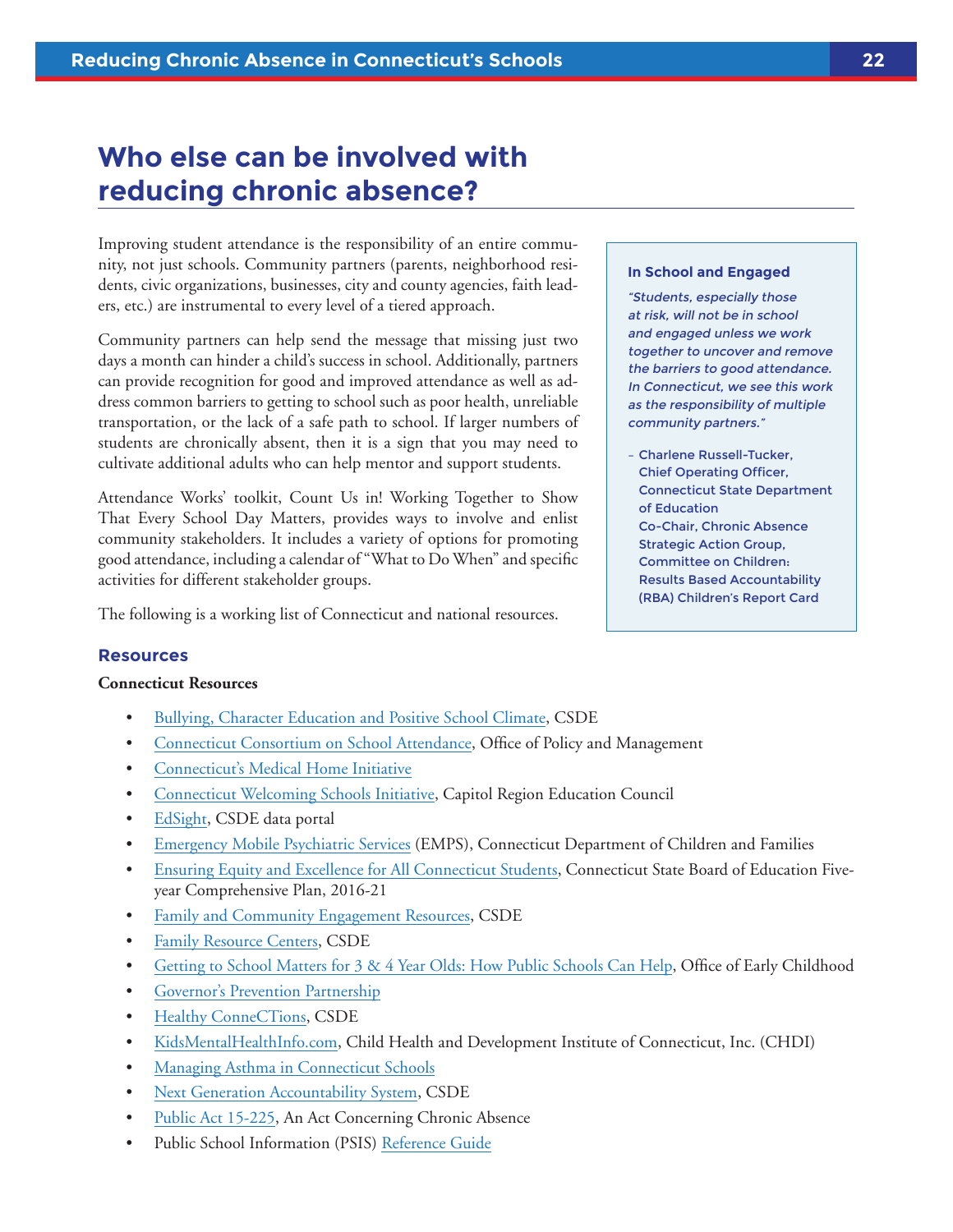- [School Health Services,](http://www.sde.ct.gov/sde/cwp/view.asp?a=2678&q=320768) CSDE
- [School-Based Diversion Initiative,](http://www.chdi.org/our-work/mental-health/school-based-mental-health/sbdi/) Child Health Development Initiative (CHDI)
- [School-based Health Centers](http://www.ctschoolhealth.org/); Connecticut Association of School Based Health Centers
- Scientific Research-Based Interventions (SRBI) Addressing the Needs of the Whole Child: Social, Emotional, Behavioral, and Physical Health, [Topical Brief 3,](http://www.sde.ct.gov/sde/lib/sde/pdf/curriculum/cali/topical_brief_3.pdf) CSDE
- [Scientific Research-Based Interventions,](http://www.sde.ct.gov/sde/cwp/view.asp?a=2618&q=322020) CSDE
- [Sexual Health Education Guidelines](http://www.sde.ct.gov/sde/cwp/view.asp?a=2618&q=333710), CSDE
- [Supports for Pregnant and Parenting Teens,](http://www.sde.ct.gov/sde/cwp/view.asp?a=2678&Q=334262&sdePNavCtr=%7C45493%7C#45822) CSDE
- [System of Care Community Collaborative](http://www.ct.gov/dcf/cwp/view.asp?a=2558&Q=314350)
- [Trauma-Informed Initiatives,](http://www.chdi.org/our-work/mental-health/trauma-informed-initiatives/) CHDI
- [Truancy Intervention National Models and Connecticut Initiatives](http://www.kidscounsel.org/wp-content/uploads/2012/06/rKM-Truancy-Programs-book-2015-R.pdf), 2015 Report, Center for Children's Advocacy
- [Youth Service Bureaus,](http://www.sde.ct.gov/sde/cwp/view.asp?a=2678&q=320714&sdePNavCtr=%7C45493%7C#45546) Connecticut Youth Services Association

#### **National Resources**

- [Attendance Works](http://www.attendanceworks.org) has developed a range of resources specific to grades served (i.e., elementary, middle, secondary) and aligned to five important strategies designed to improve attendance: recognizing good and improved attendance; engaging students and parents; monitoring attendance data and practice; providing personalized early outreach; and developing programmatic responses to barriers. A few examples include:
	- Bringing Attendance Home: [Engaging Parents in Preventing Chronic Absence](http://www.attendanceworks.org/tools/for-parents/bringing-attendance-home-toolkit/)
	- Count Us In! [Working Together to Show That Every School Day Matters](http://awareness.attendanceworks.org/wp-content/uploads/Count-Us-In-toolkit-2015_Final.pdf)
	- Early and Often: [Early Education Toolkit](http://www.attendanceworks.org/tools/for-early-care-providers/early-education-toolkit/)
	- Leading Attendance: [A Toolkit for Principals](http://www.attendanceworks.org/tools/schools/principals/)
	- Relationships Matter: [A Toolkit for an Elementary Success Mentor Attendance Initiative](http://www.attendanceworks.org/tools/for-school-districts/elemsuccessmentortoolkit)
	- Teaching Attendance: [Everyday Strategies to Help Teachers Improve Attendance and Raise](http://www.attendanceworks.org/tools/schools/teaching-attendance-toolkit/) [Achievement](http://www.attendanceworks.org/tools/schools/teaching-attendance-toolkit/)
- [Campaign for Grade-Level Reading](http://gradelevelreading.net/)
- [Civil Rights Data Collection \(CRDC\) for the 2013-14 School Year,](http://www.attendanceworks.org/research/u-s-department-education-civil-rights-data-collection/) United States Department of Education
- [Every Student, Every Day](http://www2.ed.gov/about/inits/ed/chronicabsenteeism/index.html)*: A National Initiative to Address and Eliminate Chronic Absenteeism,* United States Departments of Education, Housing, Justice, and Health and Human Services
- [Get Schooled](https://getschooled.com/dashboard?q=attendance)
- [Mayor's Interagency Task Force on Truancy, Chronic Absenteeism & School Engagement, New York City](http://www.nyc.gov/html/truancy/html/resources/success_mentors.shtml)
- [Parent Teacher Home Visit Project](http://www.pthvp.org/)
- [Restorative Practices, International Institute for Restorative Practices](http://www.attendanceworks.org/tools/for-school-districts/elemsuccessmentortoolkit)
- [School Attendance, Chronic Health Conditions and Leveraging Data for Improvement,](http://c.ymcdn.com/sites/www.chronicdisease.org/resource/resmgr/school_health/NACDD_School_Attendance_and_.pdf) National Association of Chronic Disease Directors
- [School Climate,](http://www.schoolclimate.org/) National School Climate Center
- [School Nurses' Role in Combating Chronic Absenteeism](https://www.nasn.org/portals/0/advocacy/whitepaperabsenteeism.pdf), National Association of School Nurses
- [Success Mentors,](http://www.ed.gov/news/press-releases/fact-sheet-white-house-launches-new-national-effort-and-ad-council-campaign-eliminate-chronic-absenteeism-and-drive-student-success) United States Department of Education
- [The National Mentoring Partnership](http://www.mentoring.org)
- [Whole School, Whole Child Model,](https://www.cdc.gov/healthyyouth/wscc/) Centers for Disease Control and Prevention